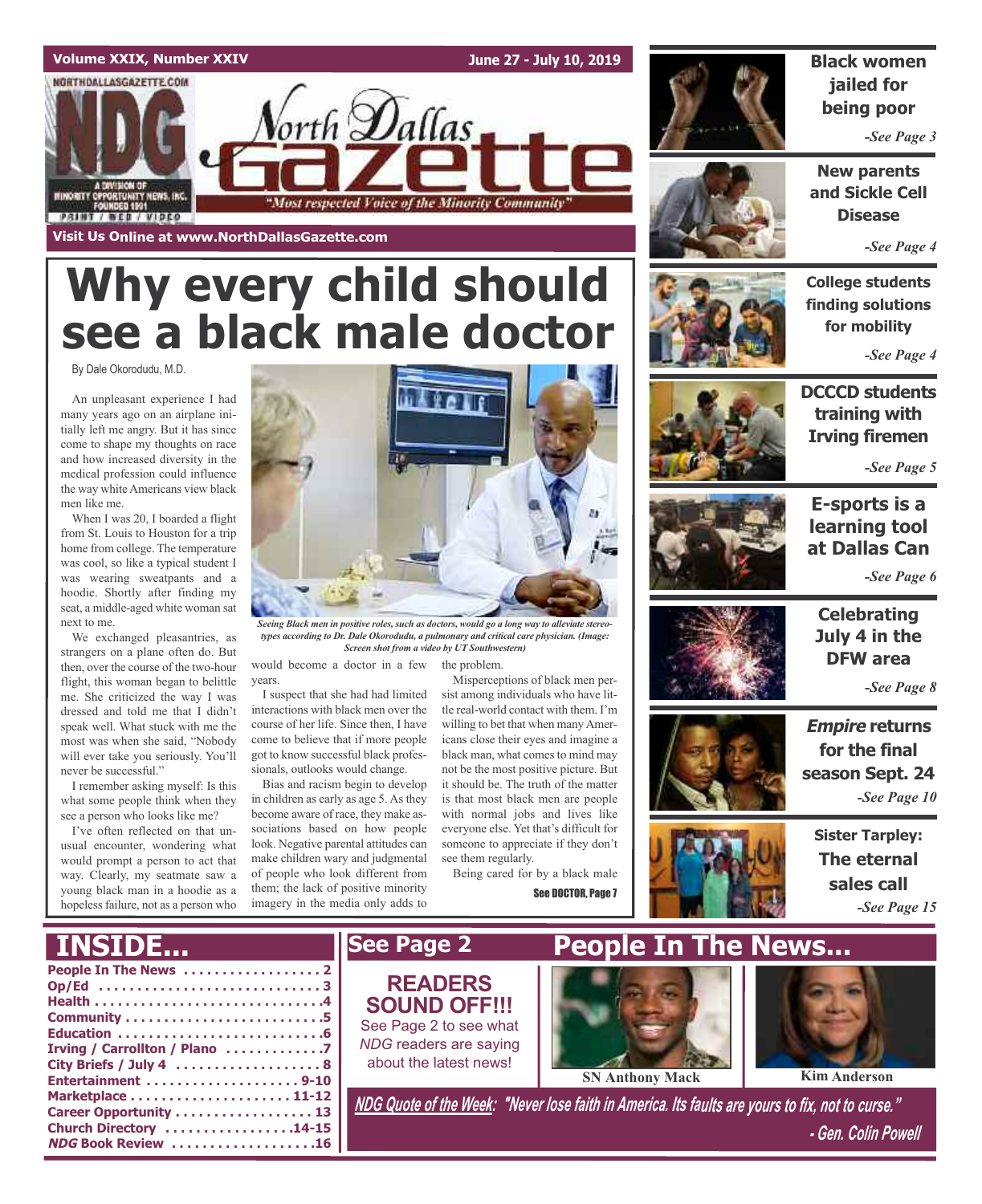# **SN Anthony Mack**

By Lt. Jake Joy Navy Office of Community Outreach

SASEBO, Japan – Seaman Recruit Anthony Mack II, a native of Dallas, Texas, gave college a try, but said he "wasn't feeling it." He wanted to forge a different path for himself. He found it in the U.S. Navy.

Now, just six months later and half a world away, Mack serves aboard one of the Navy's newest and most advanced amphibious ships at Fleet Activities Sasebo, patrolling one of the world's busiest maritime regions as

# **Kim Anderson**

WASHINGTON—President Lily Eskelsen García announced the appointment of Kim Anglin Anderson to serve as the next executive director of the National Education Association.

"In our search for a new executive director, we wanted a leader who shared our values and whose commitment to our mission was equal to our own. The leader had to be an exceptional strategic thinker and have a deep understanding of the strengths and needs of our members and students. In choosing KimAnderson, we

he steps up and solves the affordable housing crisis in my home town of Dallas. I was born here in 1955 and now that I'm disabled, I am soon to be out of a place to live. The city has wasted \$6mm budgeted for hud housing. No wonder the wait list is beyond my time to afford market rent. I need assistance now! Yet there is no agency with funding to provide it. My home town of Dallas is



part of U.S. 7th Fleet.

"I like it," he said. "It's a lot of hard work. You get used to it. I feel like it's a big deal, you get to work on the flight deck, you pick up the Marines, the ship deploys a lot.As a team, it already feels

have more than achieved those goals," said NEAPresident Lily Eskelsen García.



**NDG Readers Sound Off...**

*David*

Anderson, who will take the helm as of September 1, 2019, will become the first woman and first person of

failing me. Where do I

Truth to that keep us in informed Mr. Thurman Jones I too at age 53 electrian trying to hold on work

*-- James Hopper*

turn?

*-- Rose Warren Simpson*

color to serve as the Executive Director of NEA.

like a family."

Mack, a 2016 graduate of Lakeridge High School, is a yeoman aboard the forwarddeployed amphibious transport dock ship USS Green Bay in Sasebo, Japan.

"I take care of the ship's plan of the day, handle muspan of the day, handle mus-<br> *Ware* tering, and I help people with

Mack credits some of his success in the Navy to lessons he learned in Dallas. "At home, I stuck to myself a bit, just trying to stay out of trouble," he said, noting that he became adept at avoiding negative influences. "When I first got here, I was able to find people that

 $\hat{g}$  personnel questions," he

said.

*SCP O*

Anderson has an accom-

2009, her sharp strategic vision earned her a leadership role as NEA's government relations director, where she secured increased funding for students, healthcare, and education jobs. Two years

An idiot clown to lead the circus. He's a bad Oreo *Wilfong*

joke! *-- Fred Theobald*

Not really

*-- David Rapp*

New day - same ole Dallas Citizens Council front man!

*-- Deborah Beltran*

way to do things and help me keep out of trouble."

helped me learn the right

very clean."

ment.

of the world's shipping tonnage and a third of the world's crude oil passing through the region, the United States has historic and enduring interests in this part of the world. The Navy's presence in Sasebo is part of that long-standing commit-

"The Navy is forward-deployed to provide security and strengthen relationships in a free and open Indo-Pacific. It's not just the ships and aircraft that have shown up to prevent conflict and promote peace," said Vice Adm. Phil Sawyer, commander, U.S. 7th Fleet. "It is,

U.S. 7th Fleet spans more than 124 million square kilometers, stretching from the International Date Line to the India/Pakistan border; and from the Kuril Islands in the North to the Antarctic in the South. U.S. 7th Fleet's area of operations encompasses 36 maritime countries and 50 percent of the world's population with between 50-70 U.S. ships and submarines, 140 aircraft, and approximately 20,000 sailors.

"I like the culture of Japan," Mack said. "The scenery is beautiful. I like how they do things, they're

later, she created and led NEA's Center for Advocacy and Outreach. There, she accelerated NEA's student-centered advocacy, maintained NEA's strong advocacy for its members'economic security and professional voice, and helped strengthen NEA's professional support to reflect members' commitment to students as well as to social and racial justice.

Anderson has served for the last three years as the executive vice president of the Democracy Alliance, bringing her deep expertise in collaborative problem solving to bear on the national stage. "She's a catalyst for

progress, who has brought leaders together to promote civic empowerment, voting rights and expansion of the electorate, winning state and local elections, progressive leadership development, economic and climate justice, and empowering new American majority communities. She is a social justice patriot with a life-long commitment to breaking down barriers and empowering others," said NEA Executive Director John Stocks.

As a young lawyer, she fought forAfrican-American farmers to remedy decades of institutional racism and paved the way for the largest

\$69\* DIVORCE

With more than 50 percent and will continue to be our

people who define the role our Navy plays around the world. People who've made a choice, and have the will and strength of character to make a difference."

These ships support missions from sea to shore, special operations and other warfare missions. They also serve as secondary aviation platforms. Because of their inherent capabilities, these ships have been and will continue to be called upon to support humanitarian and other contingency missions on short notice, according to Navy officials.

#### See MACK, Page 6

civil rights settlement in American history at the time.

"I am so honored to be coming home and stepping into this role to advocate and support NEA members and their students. I have a deep reverence for the role NEA and our members have played in our country's history and the role we can and should play in empowering educators to fulfill the promise of public education for every student," said Anderson.

Anderson sent a strong message about the future of public education in her an-

#### See ANDERSON, Page 12

#### **A 'New Day in Dallas' begins with the inauguration of the new council** I won't be able to call Johnson 'my mayor' until in this city. Any all guidance appreciated. Just a black man lost a lot not give up. *-- Flavor Mosley* I hope he does well. **Dallas must focus on preserving the Tenth Street Historic District** Yes!!! I'm loving all these articles!

week!!

GREAT! #winning

**To share your opinion visit**



*2 | June 27 - July 10, 2019 | North Dallas Gazette*

*For the 411 in the community, go to www.northdallasgazette.com*

**People in the News www.NorthDallasGazette.com**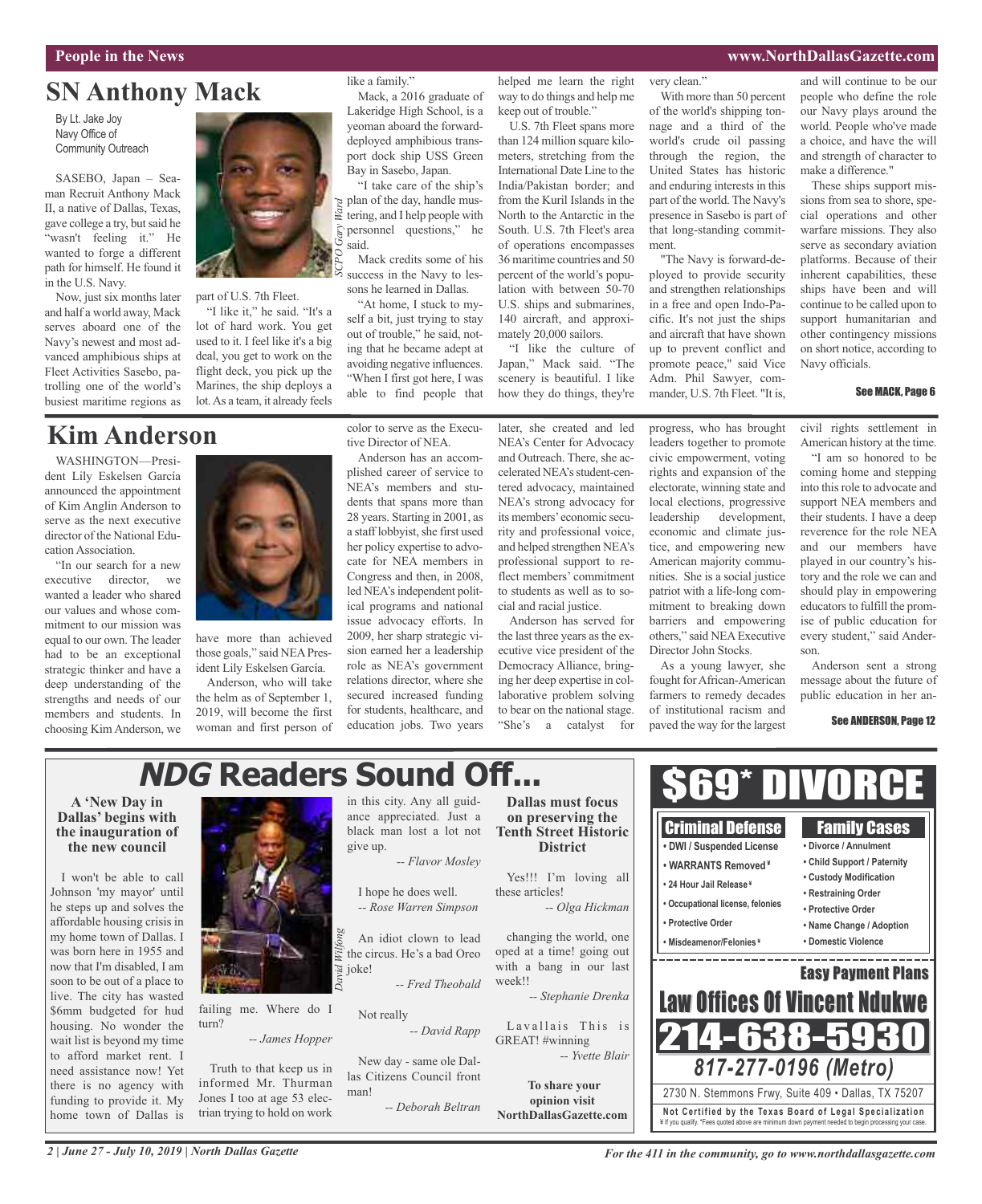#### **www.NorthDallasGazette.com Op-Ed**



*"Do what you say you are going to do ... when you say you are going to do it."*

**Publisher's Office:** publisher@northdallasgazette.com

**Sales Department:** marketing@northdallasgazette.com 972-509-9049

**Editorial Department:** editor@northdallasgazette.com

#### **Online:**

www.NorthDallasGazette.com www.twitter.com/NDGEditor www.facebook.com/NorthDallasGazette www.pinterest.com/NDallasGazette www.instagram.com/NorthDallasGazette

### STAFF

**Chairman Emeritus** *Jim Bochum 1933 – 2009*

*("Sister Tarpley") NDG* **Senior Columnist**

**Religious/ Marketing Editor** *Shirley Demus Tarpley*

*Ed Gray*

**Contributing Writers** *Tiffany Gilbert Jackie Hardy Rachel Hawkins Angela Loston Jacquinette Murphy Dwain Price Terri Schlichenmeyer Nicole Scott David Wilfong*

**Published By** *Minority Opportunity News, Inc.*

> **Editor** *Ruth Ferguson*

**Community Marketing** *Nadina Davis*

**Account Executive** *Elle Avery*

> **Production** *David Wilfong*





*Gazette is a wholly owned subsidairy of Minority Opportunity News, Inc.*

# **Black women incarcerated for poverty**

By Oscar H. Blayton

It seems like every day we learn about another facet of the cruelty of the American criminal justice system. Ava DuVernay's blockbuster documentary on Netflix, When They See Us, has heightened the furor over the fact that, in America, law enforcement means "control" rather than "justice" for people of color. And while the story of how the American legal system failed the Central Park Five is horrific – and for some, hard to watch – it is only one of many chapters in the saga of how this country lashes people of color with judicial oppression.

Just as we should not avert our eyes from the tragedy suffered by the Central Park Five, we should not avert our eyes from the plight of poor women of color who remain behind bars simply because they are poor.

The nonprofit organization Prison Policy Initiative has reported that almost two out of every three women in jail have not been convicted of a crime. They are incarcerated awaiting resolution of their cases.

The main reason for this startling fact is that many women are unable to raise the necessary funds for a cash bail. And this, simply put, is punishment for the "crime of poverty." The Prison Policy Initia-

tive has reported that in 2015. the median income for Black women incarcerated prior to trial was \$9,083, while the typical amount of bail in those instances was \$10,000. It is obscene that too often bail is set at an amount greater than the annual income of a person facing a minor charge.

It is not uncommon for people of color to be sent to jail for not paying fines. And it is outrageous when those people are incarcerated for not paying fines and fees for violations that are not jailable offenses.

The threat of incarceration and, ultimately, incarceration has been used by some cities and towns strapped for money to squeeze dollars out of the most vulnerable members of their communities.

In 2015, CNN reported how the U.S. Justice Department revealed a pattern and practice of racial discrimination within Ferguson, Missouri, that targeted African American residents for tickets and fines. And when these tickets and fines went unpaid, those residents often went to jail.

Not only is this practice a grave injustice, but it inflicts wounds upon our society. The New York Review of Books reports that eight out of 10 women in jail are mothers, and most of them are single parents. There should be no need to explain how parental incarceration impacts negatively on a child. Studies by the Prison Policy Initiative have linked parental incarceration to that child's risk of violence and victimization, as well as chronic health problems.

Incarceration can cause a woman to lose her job, lose her housing and even lose her child. Incarceration of the poor is a public policy that creates and maintains a cycle of poverty. It is well known that incarceration usually results in the loss of a job. It is less well known that incarceration often results in the loss of stable housing. In his 2016 book, Evicted: Poverty and Profit in the American City, sociologist and Princeton University professor Matthew Desmond set out that, "Eviction is a cause, not just a condition, of poverty." And Princeton University's "Eviction Lab" published an online report in 2018 titled Why Eviction Matters stating that evictions "disproportionately affect low-income women, in particular women of color."

Drilling down into this injustice, we find that, according to the Prison Policy Initiative, "[I]ncarcerated women are more likely than incarcerated men to be poor, single parents, primary caregivers, and to be victims of violence, abuse, and trauma."

Because of policies being made by those who do not

care about the plight of these victims of poverty, women now represent a higher proportion of the U.S. prison and jail populations than in the past. AMay 2019 analysis of the Bureau of Justice Statistics data by essayists in the New York Review of Books reveals that in "1983, women made up just under 9 percent of people admitted to jail. By 2000, that share had grown to 15 percent; and in 2016, women comprised 23 percent of all admissions."

Women of color work the hardest for the least amount of money, and because they have the least money, they are the most likely to be jailed for their poverty.

When America looks in the mirror, we see we are a nation that not only jails the poor for being poor, but we jail the poorest of the poor.

Is this who we want to be? Is this who we want our country to be? This nation was founded upon so many injustices, too many of which persist to this day. One of those is punishing the poor for being poor.

Gone are the days of debtors' prisons, but imprisoning the poor is still with us. It is time to take a stand and demand that our lawmakers turn this practice into nothing more than a bad memory.

*Oscar H. Blayton is a former Marine Corps combat pilot and human rights activist who practiceslawinVirginia.*

# **July 4th and the American Spirit**

#### By Glenn Mollette

The fourth of July is here and all Americans hopefully will embrace the day without fear, total liberation and the American spirit.

Nik and Lijana Wallenda on Sunday night, June 23 in crazy, outlandish, courage, extreme athleticism and faith loudly proclaimed theAmerican spirit - pursuing life and overcoming fear. Walking a high wire 25 stories above Times Square, NewYork and for 1,300 feet they talked, sang, praised Jesus and made the palms sweat of millions of Americans who were frozen to their televisions. They did what I would never even consider.

My initial reaction to their wire walking was "these people are crazy." However, the Wallenda's are super talented, phenomenal athletes who looked like Marvel comic super humans as they wire walked with mega million dollar billboards lit up behind them. I can't imagine the strength, rehearsal and nerve it took for such an accomplishment.

The Wallenda's message to the world is overcoming fear. Lijana suffered from multiple injuries from another high wire act where her family fell, that has been replayed on television numerous times. Before the world she overcame her fear, proclaimed her faith in God and did what

most no one else could ever imagine even trying.

Most of us cannot imagine what was going through the minds of 56 men on July 4, 1776, when they met in Philadelphia to pass a resolution declaring their independence from England. There was fear of what lay ahead and what they did that day would cost them greatly in the years to come. However, they overcame their fear, moved forward and their new way of thinking about government would change the course of human history.

Visit almost any cemetery in America and you'll find grave markers of American soldiers who faced cruel enemies on battlefields around the world. Heroically they embraced and put aside their fear to fight and die for you and me. They are the true American heroes who made the ultimate sacrifice for our country and embodied the American Spirit.

This July 4th let's be encouraged. We live in a free country where we have the freedom to try and even do the impossible. If fear is holding you back it's part of the normal process of living and trying. Our forefather's paved the way, and millions of brave Americans have maintained the real spirit of America.

*Contact Glenn at GMollette@aol.com or glennmollette.com.*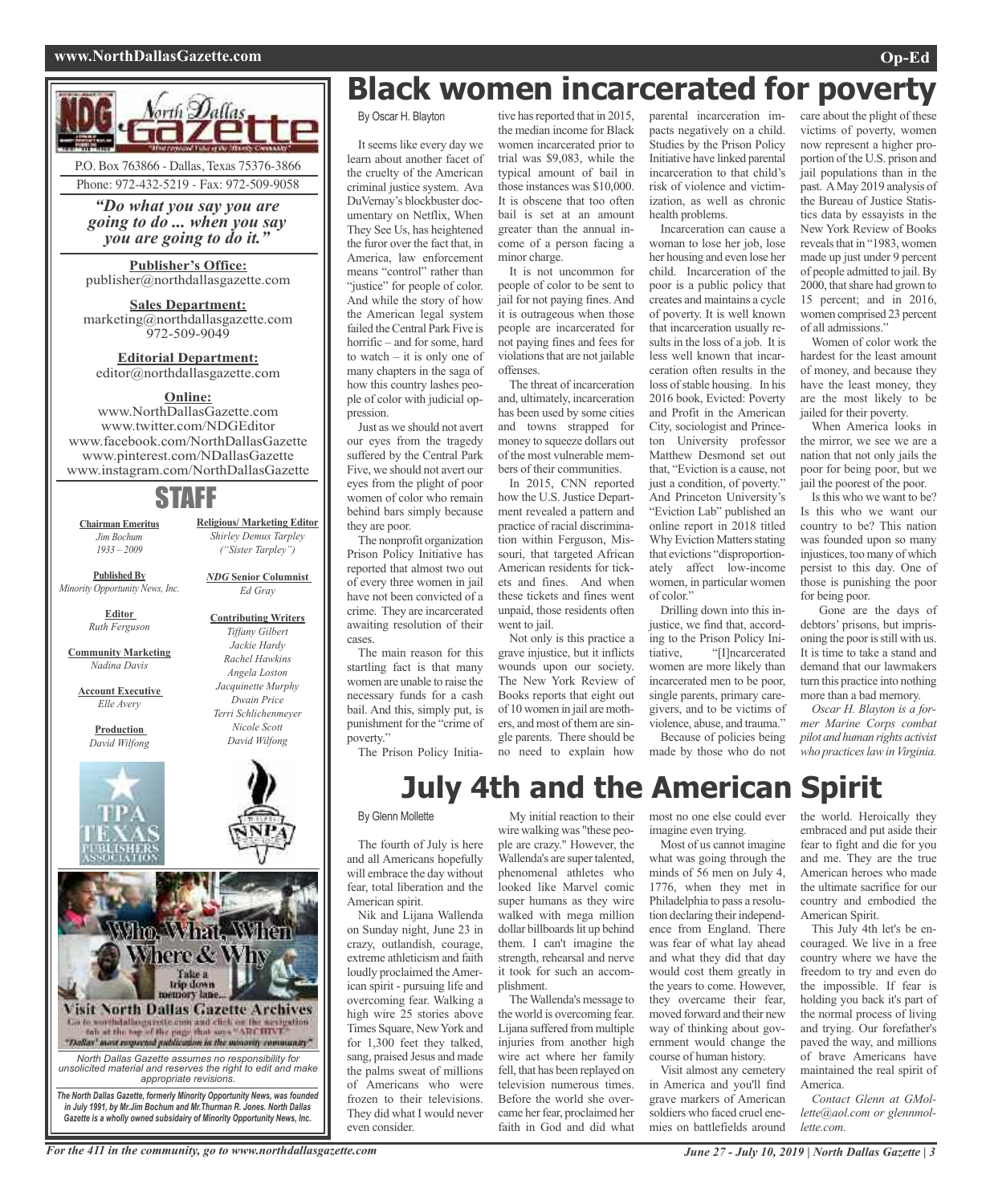# **New parents and a newborn with Sickle Cell Disease: What now?**

By Dr. Kevin Williams Chief Medical Officer for Rare Disease at Pfizer

For the last two years, I've been honored to talk with you about sickle cell disease (SCD) through this column, sharing important information and my perspectives as a medical professional. Now, as the "Ask Dr. Kevin" series enters its third year, I wanted to change things a bit by letting you also hear directly from those who matter most—people living with SCD and their caregivers.

In this article, I'd like to introduce you to TaLana Hughes, a mother of three who is also the executive director of the Sickle Cell Disease Association of Illinois (SCDAI). TaLana has one child with SCD and two children with the sickle cell trait.

As TaLana knows from both personal experience and through her work with SCDAI, learning that your



*It's important to know that in recent years we've seen advances in understanding and scientific breakthroughs that are potentially paving the way for better care of people with SCD. (Photo: iStockphoto / NNPA)*

child has SCD can feel overwhelming and scary. While family and friends can be an important source of support, they may not always know the best way to help—and parents may find it hard to explain what they need.

In order to help people better understand what it's like to be a parent of a newborn with SCD, and how family and friends can be most helpful, TaLana and I share our thoughts below on some of the most common about the topic. **What are the biggest fears and challenges parents face upon learning their child has SCD?**

questions we've been asked off, a million questions **TaLana:**Immediately after my child received the diagnosis, my husband and I experienced an initial wave of shock and fear. It became suddenly apparent that both of us have the sickle cell trait which we passed down to our child. After the initial shock wore started to run through our minds, and we wondered what this would ultimately mean for our daughter.

**Dr. Kevin:** I know that for many parents, an SCD diagnosis can certainly be overwhelming, and I see how parents may fear the worst. However, it's important to know that in recent years we've seen advances in understanding and scientific breakthroughs that are potentially paving the way for better care of people with SCD.

I also can't stress enough to new parents the importance of setting up a healthcare team for their child as soon as possible. Receiving care early and often can help reduce the impacts and complications of the disease. SCD takes a toll on all systems of the body, so having a team made up of a pediatric hematologist, primary care doctor, and other specialists, such as an eye doctor, pulmonologist, cardiologist, and dentist, is key

to the health of the child. **What are some tips for helping parents cope with the news?**

**TaLana:** I know that I needed time to digest the news to really understand how the diagnosis would impact our child and family. Once I had a stronger understanding of the disease and how it would manifest over time as my child grew, I started to have a better idea of the support needed from my family and our local community.

**Dr. Kevin:** I've seen incredible connections and support systems form when parents of a child with SCD talk with other parents going through the same thing. There's a certain comfort that comes from talking to those who have "been there, done that." Parents can meet other families through local community groups, online platforms like oneSCDvoice\*,which includes curated content and a wealth of information for those in

the SCD community, and the Sickle Cell Disease Association of America(SCDAA), which publishes a calendar of local SCD events around the country.

#### **How can family and friends offer support?**

**TaLana:** I tell parents of children with SCD to educate their loved ones about the disease and to communicate how it affects your child. Teaching others about the condition gives me the opportunity to explain what kind of specific support I need. It also allows my family and friends to figure out how to best provide support—whether it be a ride to an appointment, a change of clothes for an overnight stay in the hospital, or help with small chores at home.

**Dr. Kevin:** I also encourage family members and friends to learn as much as they can on their own, because there are still a num-

#### See SICKLE, Page 11

# **EPICS students' designs help turn toys into mobility devices for kids**

(UT Dallas) When pediatric physical therapist Margaret Scholl wanted to create mobility devices for her youngest patients, students in the UTDesign Engineering Projects in Community Service (EPICS) program at The University of Texas at Dallas helped get her project rolling.

"So many children under age 3 are robbed of movement experiences," Scholl said. "I have struggled for years with families when it comes to equipment. Most funding sources will not even consider paying for a power wheelchair if the child is under 3."

Scholl and other physical therapists are helping those families by converting commonly available children's toys into mobility devices. Inspired by a national program, Scholl founded Early Wheels, a nonprofit designed to provide pediatric patients with the modified toys. She then reached out to



*From left: Engineering students Omar Ijazi, Anupam Adhikari, Susana Lainez, Amy Abraham and Lan Bui used their design skills to help create mobility devices for children with disabilities. (Photo: UT Dallas)*

the University's Erik Jonsson School of Engineering and Computer Science for technical help.

EPICS students are currently working on a Hover Buggy project, a custom hoverboard modification, for Early Wheels.

Scholl worked with EPICS instructor Terrell Bennett MS'07, PhD'16 to develop her project and found what she needed original designs for the toy

modifications that were created by undergraduate students in the EPICS design course.

"I knew what I wanted to do, but not how to do it," she said. "These programs usually take 6-volt ride-on cars and adapt them so they can run with a single switch input. But what about kids with no upper extremity function?"

Scholl had learned through research that regular ride-on cars could be driven using multiple switch inputs and that the speed and jerkiness of the cars could be controlled using a specific open-source electronic prototyping platform.

"This was when I reached out to UTD because I knew I was in way over my head," she said.

Modeled after a similar program at Purdue University, EPICS at UT Dallas is a one-credit, one-semester course that provides students with the opportunity to practice their design skills by completing projects submitted by nonprofit organizations. Projects not completed in one semester are passed along to the next team.

EPICS students gain broad experience through their projects, in part because they meticulously document their process. Each project encompasses technical writing, research and client relations — more than a typical undergraduate assignment.

"The EPICS teams must ensure the device modifications can be easily reproduced using a variety of models, and they deliver a manual with build instructions," Bennett said. "These devices can be re-created for

around \$400."

EPICS students are especially interested in helping young children achieve their potential.

"The mind is active —

See EPICS, Page 11

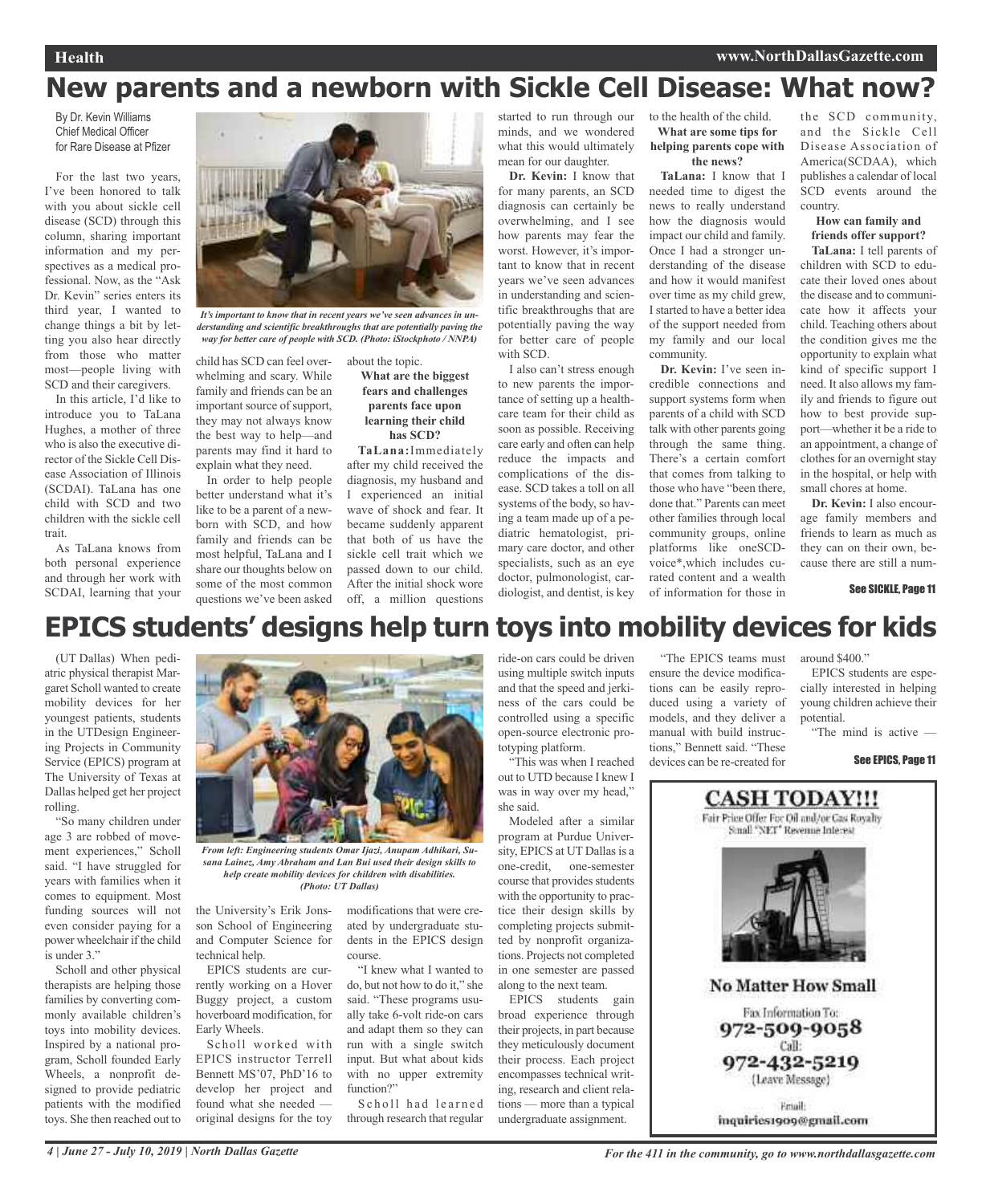#### **www.NorthDallasGazette.com**



*Brookhaven and El Centro students will have an opportunity to train with the Irving Fire Department. (Photo: Brookhaven Emergency Medical Services)*

# **DCCCD students will have the opportunity to learn from the Irving Fire Department**

By Rachel Hawkins *NDG* Contributing Writer

Dallas County Community College District (DCCCD) students with a passion for fire safety, and medical, will have the opportunity to gain experience through a new partnership with the City of Irving.

The resolution presented to the Irving City Council was Approving an educational service agreement between the City of Irving and Dallas County Community College District on behalf of Brookhaven College and El Centro College for Emergency medical services student internships with the Irving Fire Department, was approved during the Irving City Council meeting on June 20. This agreement will be a five-year term, which will last from June 6, 2019, to June 5, 2024.

There is no such thing as a holiday from emergencies, leading to an ever growing need for qualified emergency and healthcare professionals. Duty-days, in this case, the student's assigned rotation-day, is a commitment to provide a necessary public service, in exchange for in the field life training.

A c c ording to the DCCCD colleges policies, the EMS Program participants at no time during a clinical or internship can be part of the regularly assigned staff at a clinical site or an ambulance vehicle. In other words, they are not replacing trained paid staff; this is an unpaid teaching opportunity.

The hospital minimum clinical assignment hours for EMT-P is 288 hours in eight to 12-hour shifts. The MICU internship minimum clinical assignment hours is 264 hours in 24-hour shifts on "every third day" rotating schedule.

To complete this program, students must complete all clinical experiences, hospital, and MICU within the designated timeframe for their class.

# **Dallas Area Habitat aims to improve home affordability in Dallas County**

Nearly 19 million households across the United States are spending at least half of their income on a place to live, often forgoing basic necessities such as food and healthcare to make ends meet. In fact, cost-burdened households with children spend on average \$190 less on food and 70 percent less on healthcare when compared with similar households living in affordable homes.

Dallas has the lowest homeownership rate at 41.5% among the state's largest cities, with the national average being 64%. The stability

that homeownership brings continues to remain out of reach for too many people in our region.

Last week, Dallas Area Habitat for Humanity joined Habitat organizations across the country to launch a new national advocacy campaign aimed at improving home affordability for 10 million people in the U.S. over the next five years. Marking significant growth in Habitat's commitment to ensuring that everyone has a safe and decent place to call home, the Cost of Home campaign seeks to identify and improve policies and systems through

coordinated advocacy efforts at the local, state and federal levels. Cost of Home focuses on

improving housing affordability across the housing continuum in four specific policy areas: increasing supply and preservation of affordable homes, equitably increasing access to credit, optimizing land use for affordable homes, and ensuring access to and development of communities of opportunity.

"Dallas Area Habitat for Humanity has already taken several steps to empower more of our neighbors with the personal and economic stability homeownership provides," said Dave Crawford, Dallas Habitat CEO. "Through HUD-certified homeownership classes, the organization educates hundreds of individuals each year in financial literacy to lay a foundation to become an informed homebuyer on the open market.And with the release of our new digital education library and mobile app this year, anyone can access education modules about topics such as understanding credit scores, and determining a responsible debt-to-income ratio, so that more residents can benefit from the vast resources and knowledge that Dallas Habitat has to offer."

"We are pleased to be making strides toward more families achieving the goal of homeownership in Dallas. Since 1986, we've provided accessto potential homeowners through our home builds, neighborhood redevelopment and educational classes, helping thousands become mortgage ready in Dallas County," said Tosha Herron-Bruff, Dallas Habitat VP of Government Relations.

# **Enroll now for** summer and fall classes! Semester start dates: Summer II - July 8 Fall - August 26

# **DART offering transportation to Fourth of July events**

North Texans looking to ride public transit to catch one of the many Independence Day celebrations on Thursday, July 4, should be aware Dallas Area Rapid Transit (DART) bus, light rail and Dallas Streetcar services will follow a Sunday schedule, and Trinity Railway Express (TRE) trains will not operate.

Celebrations for you and your family include:

• Rowlett Freedom 5K on Main, Main Street, Rowlett, 7:15 a.m., rowlett5k.com, (Downtown Rowlett Station)

• Five on the 4th, Klyde Warren Park, 8:00 a.m., rundallas.com, (St. Paul or Akard station, M-Line Trolley)

•Irving Independence Day

Parade and Reception, Irving Heritage District, 9:00 a.m. – Noon, cityofirving.org, (Downtown Irving/Heritage Crossing Station)

• Fair Park Fourth, Fair Park, fairpark.org, (Fair Park Station and MLK, Jr. Station)

• Garland Star Spangled Spectacular, Firewheel Town Center, 4:00 – 9:00 p.m., visitgarlandtx.com, (Downtown Garland Station, then Bus Route 513)

•Irving Independence Day Fireworks Show, Lake Carolyn, 6:00 – 10:00 p.m., cityofirving.org, (Las Colinas Urban Center Station)

• Rowlett Fireworks on Main, Pecan Grove Park,  $6:00 - 10:00 \text{ p.m.}$ ci.rowlett.tx.us, (Downtown

#### Rowlett Station)

Mobility Management's Paratransit Services will operate on a Saturday schedule Thursday, July 4. X-Press Booking, Web Trip Booking and Voice Mail Booking are available, but the Paratransit Scheduling Center will be closed. Customers may call the center Tuesday, July 2, to book their trips through Thursday, July 4, and Wednesday, July 3, to book their trips through Saturday, July 6.

Route and schedule information is available at 214- 979-1111, DART.org and trinityrailwayexpress.org. More information on holiday destinations can be found at DART.org/fireworks.

northlakecollege.edu



*June 27 - July 10, 2019 | North Dallas Gazette | 5*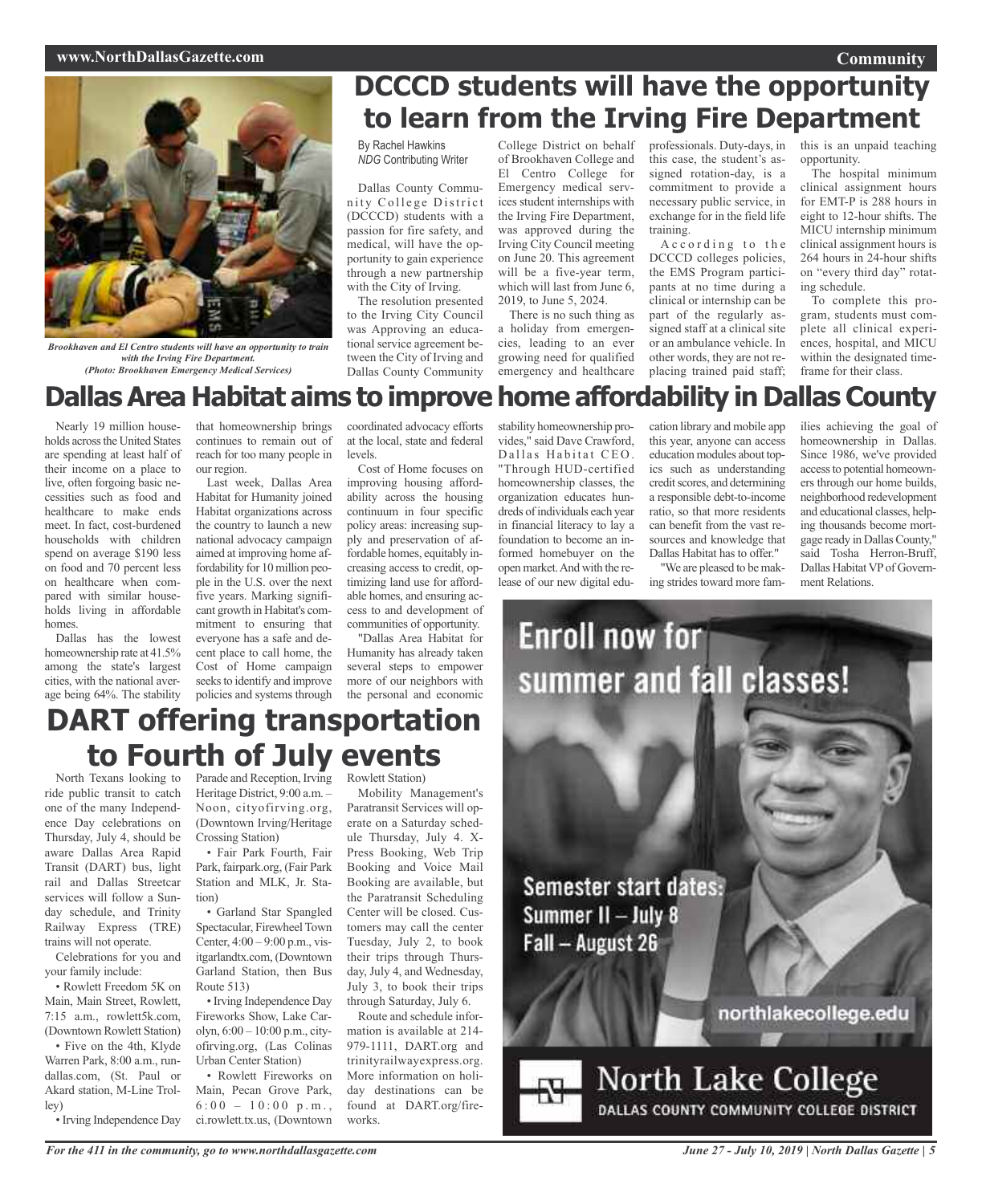#### **Education www.NorthDallasGazette.com**

### **E-sports at Dallas Can Academy highlights math, IT**

An E-sports tournament was held last week at Dallas Can Academy. Students had the opportunity to play NBA2K on teams against each other while learning about gaming and E-sports careers.

Students built their own

wearable shot counter - a device to measure the distance and speed it takes to make a shot and help basketball players improve their shots.

Dallas Mavericks talent scout and analyst met with students to explain the math

behind sports and discuss careers off the court.

Internationally-known teacher Thelvie Cullins Jr. taught students the math behind a jump shot using quadratic equations and parabolas.

To end the experience on

a high note, the students then competed in an engaging and visual E-sports tournament and toured the new Geekletes facility in DeSoto. Texans Can Academy - Dallas Oak Cliff is the very first school to host the IT Immersion Experience.



### **Camp encourages young students to become fully bilingual and biliterate**

About 100 first- and second-grade students are enrolled in a Spanish Immersion Camp helping them become bilingual and biliterate.

The camp gives students enrolled in the Two-Way Dual Language program an opportunity to keep practicing their Spanish during the summer break. This is the

first year Dallas ISD has organized the camp taking place at two schools.

Throughout the day, the teachers solely speak in Spanish. They organize activities that not only teach the students about the language, but also about the different cultures where Spanish is spoken. One of the in-

structors taught her students how to sing traditional children's songs in Spanish such as Pin-Pon or La Víbora de la Mar. Another group learned about sarapes (traditional Mexican colorful blankets) and painted their own patterns.

By constantly reading, writing and listening to Spanish–and providing students with opportunities to connect their two languages through effective strategies for bridging content and language–get students closer to becoming fully literate in both languages, said Iris Ramirez-Lugo, dual language specialist for Dallas ISD and one of the camp's

#### supervisors.

"It's outside the yearly curriculum, so the students feel relaxed. They feel secure and confident to speak the language," Ramirez-Lugo said. "If they see other students that are speaking it, they want to mimic them."

Juan Carlos Moreno, a fourth- and fifth-grade

teacher at Personalized Learning Preparatory at Sam Houston, read his group a book about the quetzal, a bird that was considered sacred to Central and Southern American pre-hispanic civilizations. He pointed to the illustrations in the book and asked his students to name them.



# **Harmony Public Schools to substantially boosts teacher salaries across Texas**

Harmony Public Schools teachers across its 57 campuses in Texas will receive a significant salary increase of between 7 percent and 17.5 percent starting next school year, officials with the public charter system announced this week.

"We are very happy to continue to reward our staff for their dedication to excellence," said Fatih Ay, CEO of Harmony Public Schools. "Every year our 35,000 plus students consistently exceed state education standards. Our teacher's hard work is recognized annually by major publications, such as US News Best High Schools, and noted children's advocacy groups." In addition to a base

salary increase of between \$3,500 & \$5,000, teachers will be awarded a stipend of \$1,000 if they have between 5 and 9 years classroom experience. Those with more than 10 years' experience will receive \$2,000. Instructors in the system's core STEM curricula will receive an additional \$3,000 stipend.

"We see this as an investment not only in our teachers, but in our students as well," Ay said.

The new salary schedule follows Governor Greg Abbott's signing of the \$11.5 Billion school finance reform package. Harmony chose to target additional funding into pay & benefits for teachers and staff

### **UNT plans to expand availability of non-credit, online courses** tion to either enroll in the

The University of North Texas soon will offer noncredit, online courses in a variety of subjects through Coursera, giving more learners accessto world-class educational content created and taught by UNT faculty.

The university recently inked a deal with the popular online education company, joining an elite group of higher education institutions

such as University of Pennsylvania, University of Illinois at Urbana-Champaign, University of Michigan, Johns Hopkins University, Stanford University and more.

course (MOOC) format al-

### **MACK,** continued from Page <sup>2</sup>

Sailors' jobs are highly varied aboard Green Bay. More than 400 men and women make up the ship's crew, which keeps all parts of the ship running smoothly, from handling weaponry to maintaining the engines. An additional 700 Marines can be embarked. Green Bay is

The massive open online

lows students to engage with course content on their own schedule and at their own pace. Learners have the op-

capable of transporting Marines and landing them where they are needed using helicopters, vertical takeoff and landing aircraft and other water-to-shore craft.

Serving in the Navy means Mack is part of a world that is taking on new importance in America's and explore content for free orto pay a fee to complete the quizzes and receive a certification. The Coursera Certification is the second most cited credential on LinkedIn. "We plan to launch three to

course to listen to the videos

five MOOCs within the next year," said Adam Fein, UNT vice president of digital strategy and innovation. "In sup-

focus on rebuilding military readiness, strengthening alliances and reforming business practices in support of the National Defense Strategy.

Akey element of the Navy the nation needs is tied to the fact that America is a maritime nation, and that the nation's prosperity is tied to the ability to operate freely on port of our mission to provide access to education, our plan is to continue to explore options to give North Texas students and learners from around the globe flexible learning options and more ways to help them reach academic and career goals."

Non-credit courses offer students an opportunity to prep for actual for-credit courses.

the world's oceans. More than 70 percent of the Earth's surface is covered by water; 80 percent of the world's population lives close to a coast; and 90 percent of all global trade by volume travels by sea.

"Our priorities center on people, capabilities and processes, and will be achieved by our focus on

"Engaging with courses on the Coursera platfrom gives learners access to the subject matter but also a sense of ethos of being a UNT student and exposure to UNT faculty who care deeply about teaching students and quality learning outcomes," said Karen Bollinger, UNT assistant vice president of digital growth.

A Tier-One research university, UNT regularly ranks

speed, value, results and partnerships," said Secretary of the Navy Richard V. Spencer. "Readiness, lethality and modernization are the requirements driving these priorities."

As a member of one of the U.S. Navy's most relied upon assets, Mack II and other sailors know they are part of a legacy that will last

among the nation's top 100 schools, including top marks for some of its online programs.

"We are pleased to partner with UNT and look forward to adding UNT courses to the Coursera learning platform that currently serves 40 million learners, 1,800 businesses and over 150 top universities," said Coursera CEO Jeff Maggioncalda.

beyond their lifetimes, contributing to the Navy the nation needs.

"It's a great path if you're not going to school and have nothing else for yourself," he said. "I got here, I liked it. You travel in the Navy and the benefits are great.All you have to worry about is working hard, and you'll get to the place you want to be."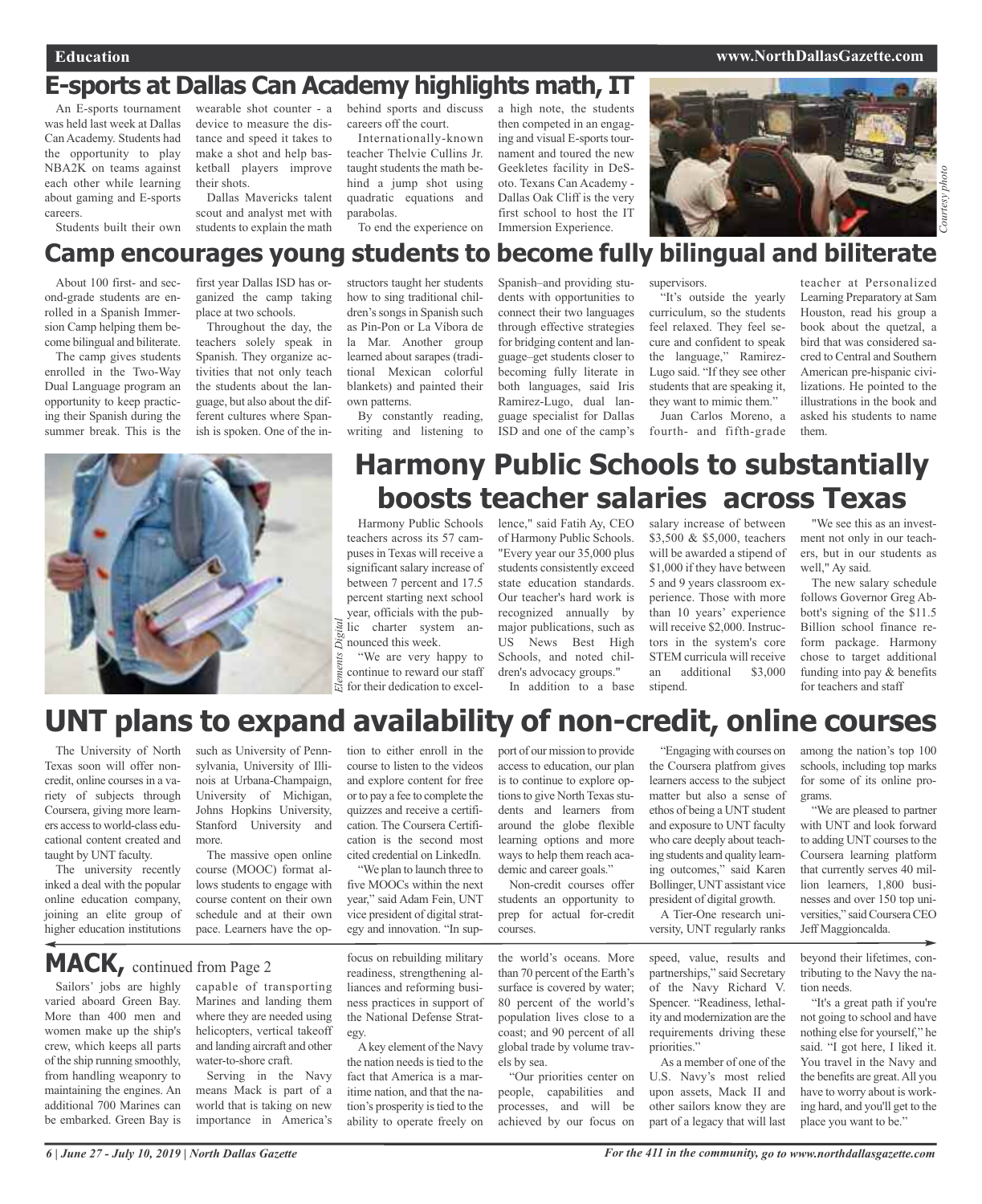# **Carrollton reminds citizens only rain goes in the storm drain**

Clean water is a natural resource and the centerpiece of any healthy environment. With continued heavy rainfall in the area, the City of Carrollton reminds citizens about the importance of keeping stormwater pollutant free.

Stormwater is rainwater orsnow melt that flows over surfaces, like driveways, roofs, lawns, and buildings, and then enters the storm drain system by the storm inlets (gutters) located in parking lots and on the sides of streets. These inlets are designed to remove water from the streets to prevent flooding. The water is then discharged to surface waters like ponds, creeks, wetlands, and rivers without receiving any type of treatment, meaning whatever the rainwater picks up, flows into the inlet and comes out in a lake, stream, or pond.

Ideally, stormwater should be comprised completely of rainwater. The storm drain is designed to remove rain water quickly from streets and parking lots to prevent flooding. Unfortunately, as the water flows over the various surfaces, it picks up contaminants and carries them to the waterways, resulting in water pollution. While some contaminants can be things such as motor oil, soap/detergents, paint, trash, pet and human waste, and fertilizers, it can include grass clippings and other vegetation as well. These contaminants pollute our surface waters and affect the local drinking water supply, recreation, and wildlife.

Grass clippings clog the City's storm drain system, accumulate in inlets and outfalls, and flood the street instead of draining the rain water effectively. The clippings also carry nutrients which cause plants and algae in waterways to grow faster and more abundantly. This plant growth chokes a waterway by removing oxygen from the water and forcing fish to relocate or die. When beneficial plants in the waterway die, the amount of oxygen in the water needed for the fish and other wildlife is reduced, again resulting in a

fish kill or relocation.

Storm drain inlets are not trash cans. In Carrollton, the polluted storm water runoff eventually flows into the Trinity River, impacting the source of the City's drinking water.

Here are a few tips on how to keep grass clippings out of the City's storm drain system:

• For mowers that shoot grass clippings out of the side, mow a couple of passes with the mower blowing towards the yard before mowing the rest of the yard.

• For mowers with a grass-collecting attachment, make sure to keep the clippings on the yard and out of the street, curb inlet, ditch, or creek.

the grass will not be blown out of the side and there is no need to worry about grass blowing into the street.

• If a storm drain appears to be clogged and can be cleared safely, stand on the sidewalk and use a rake to reach the leaves without entering the street. Residents are not expected to work in the road to remove leaves and grass clippings.

• Volunteer to label storm drains in your neighborhood to inform residents that they flow directly to City lakes and streams.

The City's stormwater permit from the State requires a reduction in the amount of pollution that is

. With a mulching mower, introduced into the stormwater each year, so Carrollton relies heavily on its residents and businesses to help keep pollution out of surface waters and to report violators when seen.

> Since stormwater pollution is one of the most difficult sources of water pollution to control, keeping it clean is a community-wide effort. Residents can help by properly caring for their lawns and cars, not littering, and never putting anything down storm drains. To report polluters, call 972-466- 3060.

> To learn more about preventing stormwater pollution, call 972-466- 3063 or visit cityofcarrollton.com/stormwater.

# **DART hearings to include SNAP enrollees in reduced fare program; free paratransit rides on election day**

Typically an announcement of a DART hearing regarding fares signals a fare increase request. However, this time DART is actually looking at ways to make public transportation more affordable for low-income groups. They also are expanding free rides on election day.

The DART Board of Directors has called for a public hearing, preceded by a pair of pre-public hearing meetings, to consider proposed fare structure adjustments. These changes, to take effect January 1, 2020, would include: • Expansion of the Re-



*A DART Red Line train leaves the Tyler/Vernon station during its daily service to commuters. (Photo: David Wilfong / NDG)*

duced Fare category for bus and rail to include enrollees in the following programs: Texas Temporary Assistance for Needy Families, Supplemental Nutrition Assistance Program, Comprehensive Energy Assistance

Program, Medicaid or other low-income groups as approved by the DART Board; this would be implemented as a pilot program in effect until September 30, 2021.

• Addition of Paratransit

male applicants to medical schools was actually lower in 2014 than in 1978.

This discouraging trend may have consequences for the health of the black community. A study published last year by the National Bureau of Economic Research found that black men, who have the lowest life expectancy of any ethnic group, are more likely to follow preventive health recommendations when they are seen by black doccustomer for free rides from 6 a.m. to 8 p.m. on any state or national primary or general election day. Showing a valid voter registration card.

• Revision of the free fare policy to require full payment on Bus Route 524 (aka Love Link, currently free shuttle service between Love Field Airport and Inwood/Love Field Station). This shuttle will no longer be free.

The pre-public hearing is scheduled for Tuesday, July 2 at noon and again at 6:30 p.m. Then the final public hearing will be at 6:30 p.m. a week later on July 9. Both meetings will be held at the

tors. To reverse the trend of declining black men in medicine, we need to convince more black boys to pursue careers in the field. Several years ago, I launched "Black Men in White Coats" to inspire more of these individuals to consider medicine as an occupation. It is a series of videos featuring black physicians from my medical school, UT Southwestern, and others who shared stories and perspectives on

DART Headquarters – Board Room located at 1401 Pacific Ave.

**Opportunity for public input**

The DART Board of Directors encourages public comments on the night of the public hearing or in writing beforehand. Those desiring to speak should contact DART Community Engagement at 214-749- 2543 to register. Advance registration will be accepted until 1 p.m. on the day of the hearing. Those who have not pre-registered may sign up immediately before the hearing begins and will be scheduled to speak after

how race has influenced their careers. We hope these testimonials will show young people that with hard work and dedication they can overcome obstacles and become the positive role models our society needs.

I wish every child had the opportunity to be cared for by a black male doctor. They would come to trust and respect this person and, early in life, develop a personal and positive relationship with a black man.

those who have pre-registered.

In addition, written comments received any time before the hearing is adjourned will become a part of the official hearing record. Written comments may be submitted the night of the hearing or mailed in advance to:

**January 2020 Fare Restructure Public Hearing**

P.O. Box 660163 1401 Pacific Ave.

Dallas, TX 75266-7232

Those sending comments should include their name, address and telephone number.

Maybe then more people would understand that individuals who look like me, no matter what they're wearing, are likely to be sincere, intelligent, and loving.

*Dr. Dale Okorodudu is a pulmonary and critical care physician and an Assistant Professor at UT Southwestern Medical Center in Dallas. He is the founder of DiverseMedicine Inc. and the author of "How to Raise a Doctor: Wisdom From Parents Who Did It."*

doctor can change this nar-**DOCTOR,** continued from Page <sup>1</sup>

rative. I see this almost every day at work. When children watch their mom or dad speak with me, they see that their parent respects me. The doctor-patient relationship also builds a special trust. I still vividly remember encounters with my own childhood physician, Dr. Nina Miller, a white woman I revere to this day.

Unfortunately, the

chances of seeing a black male doctor in the U.S. are slim. Black men have historically been underrepresented in the medical profession, comprising only about 2 percent of U.S. physicians. And the number of black male applicants to medical school has not been growing. According to a report from the Association of American Medical Colleges, the number of black

For the 411 in the community, go to www.northdallasgazette.com June 27 - July 10, 2019 | North Dallas Gazette | 7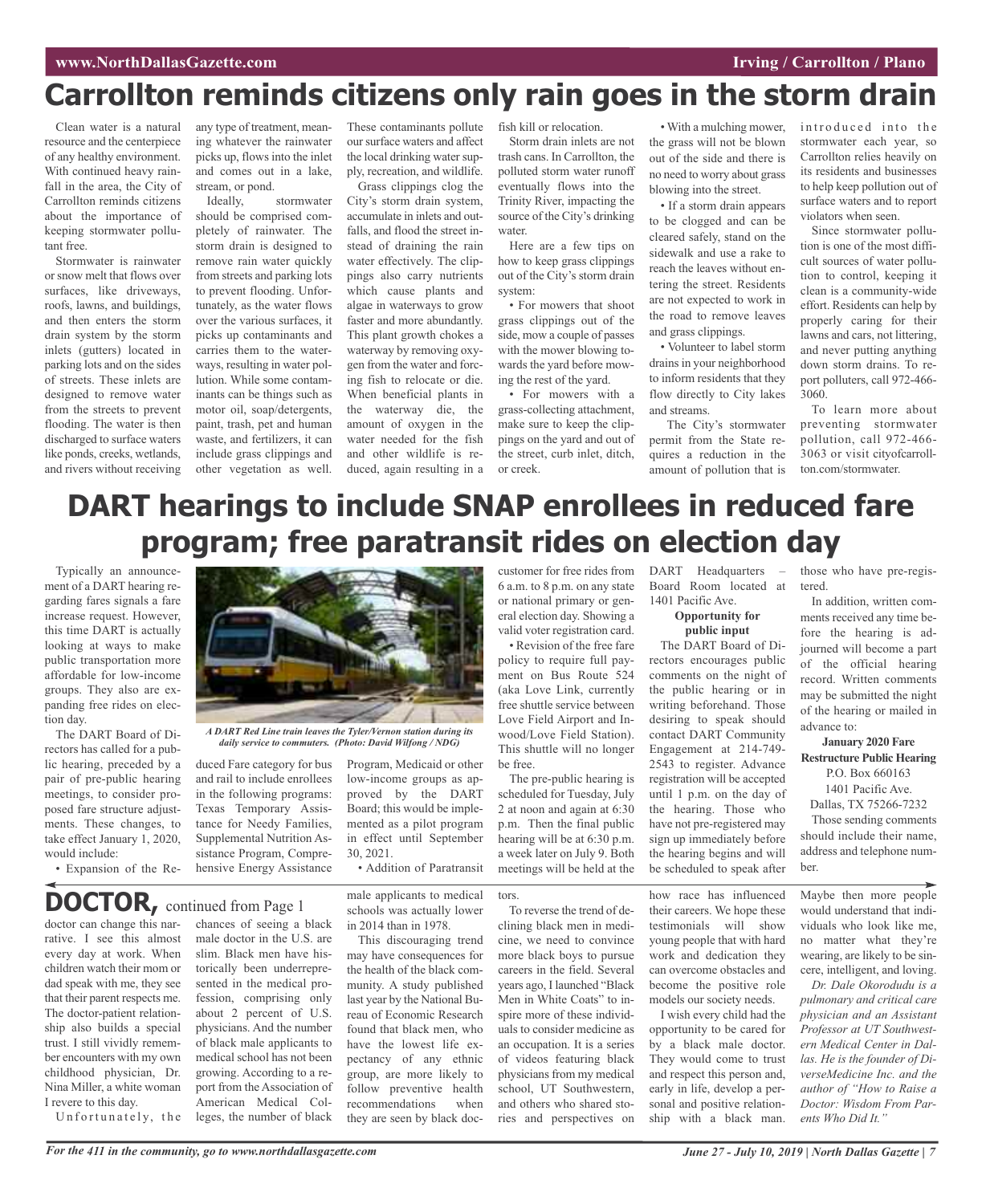

#### **Coppell**

Mark your calendar now and plan to celebrate the grand opening of **Andrew Brown Park East** with a day of fun activities and live music.

Bring a blanket or lawn chairs, listen to live music and watch the fireworks show.

Food, a children's area, arts and crafts market and more. To stay up to date on the latest visit www.CelebrateCoppell.com.

#### **Dallas**

Dallas Metroplex Musicians' Association cordially invites the public to the **2019 annual Sacred Choral Music Concert**, dedicated in memory of immediate past President, Dr. Michael G. Ford, and dedicated member, Mrs. Alyce Gaye Goff. The 2019 Clinician is Dello Thedford of St. Louis, Missouri, a highly sought-after workshop clinician, teacher, noted composer, and direc-

# **Plano planning big fireworks for the 4th of July**

Be part of a bigger, better All American 4th Festival & Fireworks. Plano is upping our game with more food options, live music and a kid zone. Gates open at 4 p.m. with fireworks at 9:30 p.m. Tune your radio to KLAK 97.5 for music matching the beat of the fireworks display. Performers include Kaitlyn Sparks, Joe Savage and Hannah Kirby. Guests are invited to this free event at the Amphitheater at Oak Point Park,

tor extraordinaire. The concert is Sat., Jun. 29, 2019, 4:30 PM at the Pearly Gate Baptist Church located at 6021 University Hills Drive.

**Praire View Marching Storm Band Alumni Association** is hosting a mixer at Sandaga 813 Exposition Ave at 2 p.m. on Saturday. Meet the executive board, mix and mingle with fellow alum, ask questions and join theirranks on the spot. More 2801 E. Spring Creek Pwy. Park at Collin College or Plano Event Center. Bring your lawn chairs and picnic blanket for a beautiful night under the Plano sky. Coolers are allowed but alcohol is not.

Make the most of your Independence Day celebration with more great city-funded events and programs:<br>• Plano Comi

**Community** Band's Patriotic Pops concert - Wednesday, July 3, 7 p.m.,

info via @pvalumnistorm on Instagram and Twitter.

**Klyde Warren Park's Independence Day Celebration** is Saturday, June 29 and will feature inspiring sound of patriotic tunes before a grand fireworks display, sampling cold treats from more than a dozen vendors and enjoying contests, live music, games and other fun family activities. Wrap up the evening with a concert by the U.S. Army's

Haggard Park, 901 E. 15th St. in Historic Downtown Plano (free). Bring your lawn chair (or a picnic blanket).

• Plano Lions Independence Day Parade - Thursday, July 4, 9-11 a.m., along Independence Parkway between 15th Street and Parkhaven Drive (free). You'll need sunscreen, sunglasses and water. Arrive early to get a good spot. Street closes at 8 a.m. • Plano Symphony Orchestra - Thursday, July 4, 3

36th Infantry Division Band and a spectacular pyrotechnic display on the Park's East Lawn. All for FREE!

Mrs. Baird's: Texas Born Texas Bread Presents The City Of Dallas And 98.7 K-LUV's 4th Annual **"Red White And Boom On The Bridge,"** Wednesday Night, July 3rd From 6-10 p.m. On The Margaret Hunt Hill Bridge In Downtown Dallas.

p.m., the Eisemann Center in Richardson (\$13-85 per ticket). Maestro Hector Guzman leads the Symphony and the Patriotic Pops Chorus in "Salute to the Armed Services." Enjoy the air conditioning.

• Courtyard Texas Music Series featuring William Michael Morgan - Saturday, July 6, 7:30 p.m. at the Courtyard Theater, 1509 H Ave. Buy tickets online (\$29 ea.).

Free and open to the public, **Fair Park Fourth** will feature patriotic music, with a fireworks at approximately 9:30 p.m. The State Fair of Texas Midway--featuring several rides, games, and concession stands will open at noon. For tickets and line-up visit Big-Tex.com.

**DeSoto** The cities of DeSoto and

See EVENTS, Page 10



*8 | June 27 - July 10, 2019 | North Dallas Gazette*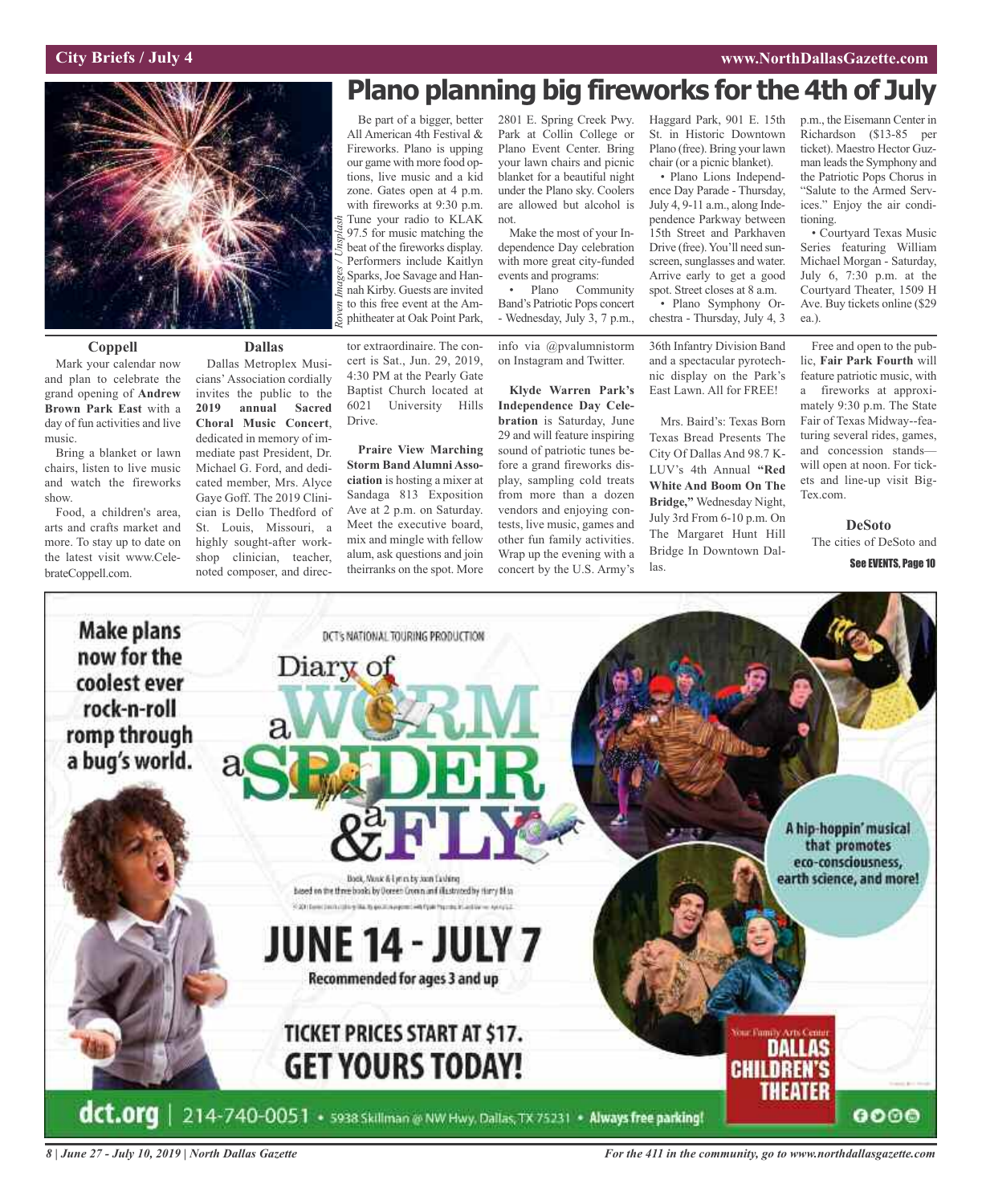#### **www.NorthDallasGazette.com Entertainment**



# **Empire returns for sixth and final season on Sept. 24**

FOX has set the fall premiere dates for its new and returning series.

Kicking off the new season, the 71st Primetime Emmy Awards will air live coast-to-coast from the Microsoft Theater at L.A. LIVE in Los Angeles on Sunday, Sept. 22 at 7 p.m. on FOX.

Hit drama 9-1-1 returns for its third season on Monday, Sept. 23 at 7 p.m., followed by the series premiere of crime drama PRODIGAL SON at 8 p.m., starring Tom Payne, Emmy Award and Golden Globe nominee Michael Sheen, Bellamy Young and Lou Diamond Phillips.

The classic story tells of Belle, a young woman in a provincial town, and the

All-new Tuesdays begin Sept. 24, with the sixth and final season premiere of EMPIRE at 8 p.m., following the Season Three return of THE RESIDENT at 9 p.m.

On Wednesday, Sept. 25, television's #1 new series, THE MASKED SINGER, returns with a special twohour season premiere at 7 p.m.

THURSDAY NIGHT FOOTBALL, with NFL Hall of Famers Terry Bradshaw, Howie Long and Michael Strahan headlining the pregame show, returns Sept. 26 6:30 p.m. as the Green Bay Packers host the Philadelphia Eagles.

### **Frisco Educator nabs starring role in Plano Summer Musicals' Beauty and the Beast**

North Texas Performing Arts Repertory Theatre opened its Plano Summer Musical Series with the magical Disney's "Beauty and the Beast", featuring a cast of some of DFW's finest adult performers in the DFW metroplex, from professional operatic performers with experience in Carnegie Hall to a high school theater teacher.

Co-starring with "Belle" Alexis Bruza whose voice and beauty grace the stage, Kris Allen lends his booming baritone and subtle growls to offer a compelling and powerful performance as the "Beast." With a dualcareer of educator and performer, Kris Allen devotes most of his time to his students asthe Director of Theatre at Frisco High School



where he recently led them to become the 2019 UIL 5A State One-Act Play silver medalists.

He previously excelled onstage, having captured a Column Award for his portrayal of "Sam Carmichael" in Mamma Mia, together with other impressive credits and his captivating performance as the "Beast" in North Texas Performing

Arts' Plano Summer Musicals. Allen's work onstage shows that one can be a great performer and still perform well in the classroom.

"Being a performer and teacher can be tricky," says Allen. "In my experience, performing has given me the opportunity to show my students and their parents that maybe I really do know what I'm talking about."

# **NDG Entertainment: Art and flavors this week in Dallas**

The Parlor, Dallas' newest cocktail bar located within the Sheraton Dallas Hotel, presents **Art Beyond The Glass**, an immersive art show featuring the work of two local artists along with live music, passed apps, drink specials, and a Roxor Gin Tasting on Friday, June 28, from 5-10 p.m.

Swing by the newest speakeasy-style cocktail bar in the city to see **Falk Dauben** showcase his urban style animal street art on canvas and Alex DeJesus

present his vibrant paintings with a focus on enveloping a very real message of strength and pride through perseverance.

Join the City of Carrollton for a tasty adventure at the inaugural **World of Foodies Fest** from 3-9 p.m. on Saturday, June 29 in Historic Downtown Carrollton (1106 S. Broadway Street). Enjoy authentic international refreshments as you jam out to music from around the globe. The event will include games, an "Around the World" photo

op, free henna tattoos, and free calaca face painting. World of Foodies is free to attend. Sample-size portions will be available for \$3, and full-size portion prices vary by vendor. For the ultimate experience, purchase a "Foodie Passport" for ages 21+ before the event for \$30 while supplies last. Passports include two cocktail samples, nine food samples, and a souvenir World of Foodies glass. World of Foodies glasses will be available at the event for \$5 while supplies last.



magical and heartwarming evening.

"Like most Disney shows there is certainly a target audience for young patrons of the arts, however our hope is that the parents that bring their kids to the show are just as transported into the world and have a wonderful time." says Allen.

This "tale as old as time"

is filled with spectacular costume and set opportunities or, even more simply staged, Disney's Beauty and the Beast offers a great opportunity to bring your entire community together for family theatre at its best.

For tickets and times for the upcoming shows over the next two weeks, visit https://ntparep.org.



**Ticket Giveaway**

**Enter to Win!**

*NDG Entertainment Ticket Giveaway!!! Visit us on Facebook to win tickets to the the hottest events in Dallas/Fort Worth!!!!*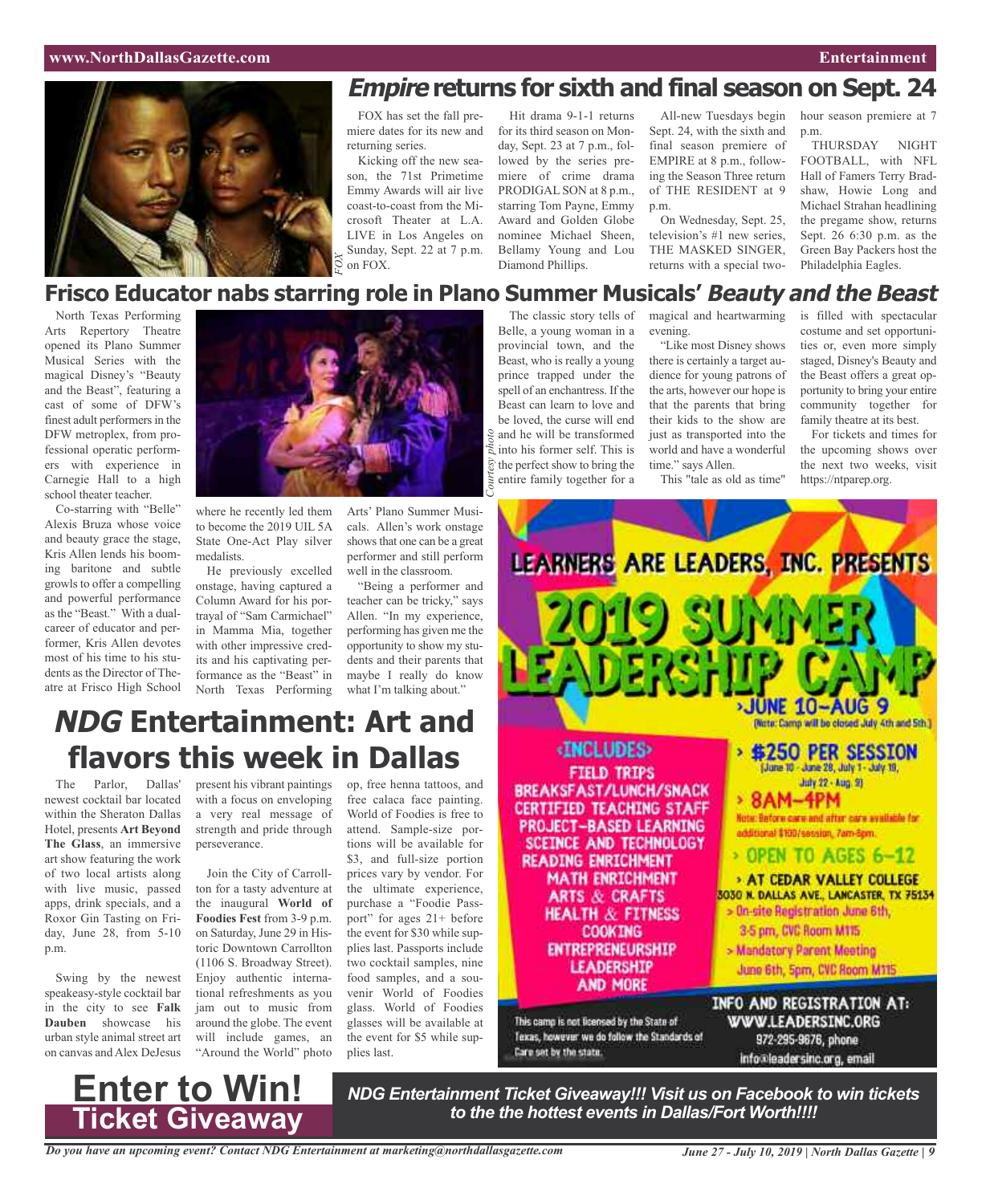# **2019 Addison Kaboom Town Watch Parties**

*City f A ddison*

North Texans know Addison Kaboom Town is the premiere place to watch fireworks.

The event is held annually on July 3rd, and is the region's most award-winning fireworks show. But the night's fun is not all about the fireworks, you want to enjoy a good meal too.

Because Addison covers only 4.4 square miles, the entire town becomes a giant fireworks watching party on July 3rd – and that includes special events and menus at many of Addison's restaurants.

Below is a sampling of what's currently happening on July 3rd. For more information visit *NDG's* website.

**A D D I S O N P O I N T SPORTS GRILL** 4578 Belt



Line Road; Outdoors DJ, face painting and balloon animals. Karaoke after the fireworks.

**BITTER SISTERS BREWING COMPANY**

### food and drink and a DJ. **FOGO DE CHAO** 4300

Belt Line Rd.; Enjoy light bites and beverages on the Fogo de Chao patio as you enjoy the award-winning fireworks.

**THE HUB** 4145 Belt Line Road; Enjoy a familyfriendly bash with BBQ, drinks and more.

**IDA CLAIRE** 5001 Belt Line Road, Dallas, 214-377- 8227

Kick back on the patio and enjoy the fireworks show with live music and happy hour all night long. Tickets cost \$25 and include a reserved table on the patio, valet parking and a welcome cocktail. The welcome cocktail is Ida's Bomb Pop with vodka, Combier, lemon juice, simple syrup, blueberry puree reduction and strawberry puree reduction. Live music by Kirk Holloway will be on the patio from 8-11 p.m. Specials will run from 3 p.m. to close and include \$5 cocktails, \$5 wines, \$3 draft beers, \$18 tall boy buckets(includes 4), \$36 canned wine buckets  $(includes 4), and $5$ bar bites. Tickets are limited, so email kiley.sage@fbrest.com to purchase.

**LA COMIDA** 5100 Belt Line Road, Dallas; La Comida's very own DJ Righteous will be providing the sounds for the best atmosphere during the fireworks. House margaritas and the world-famous and awardwinning Flamingo cocktail will be available for only \$5

all day.

**T H E L O N D O N E R** 14930 Midway Road; Enjoy the Women's World Cup semifinal at 2 p.m. Drink specials throughout the afternoon and free parking with the purchase of any entrée (while it lasts).

**MCDONALD'S** 3795 E. Belt Line Road; Enjoy balloon artists and face painters in the lobby on July 3 from 5-7 p.m.

**NATE'S SEAFOOD & STEAKHOUSE** 14951 Midway Rd. Blues-themed watch party with the Jackie Don Loe band.

**TAQUERIA LA VEN-TANA** 4180 Belt Line Road, Kaboom Town hora feliz from 3-6 p.m., \$3 house margaritas(frozen or rocks), cervezas and micheladas.

# **EVENTS,** continued from Page <sup>8</sup>

Lancaster invite you to come out for the celebration at DeSoto's Grimes Park. **DeSoto's Old Fashioned July 4th Fireworks Show and Concert** will feature a great fireworks show and concert featuring local favorite, Don Diego and national recording artist, Chrisette Michele on Thursday July 4th at 6 p.m.

#### **Farmers Branch**

**Independence Day Celebration** starts at 6:30 p.m. and is free for Residents with Firecracker Fast Pass; \$5 for Non-Residents. Fireworks show with a high-energy dance band on stage, a FREE KidZone area, and more.

#### **Garland**

**Party in the Park** Thursday, July 4 - Start your Fourth of July celebration with fun and games for the whole family! Enjoy live music, a climbing wall, a pie-eating contest, bounce houses, a cornhole tournament and more from 10 a.m. to 1 p.m. at Audubon Park, 342 W. Oates Road. The event is free, and concessions will be available for purchase. Visit Garland-

### Parks.com for more information.

**Star-Spangled Spectacular** Thursday, July 4 Firewheel Town Center, in partnership with the City of Garland, will proudly celebrate our nation's independence with an afternoon and evening full of free family fun, music and fireworks starting at 4 p.m. Thursday, July 4. At 9:15 p.m. fireworks will light up the sky, choreographed to an arrangement of patriotic songs.

#### **Grand Prairie**

**Lone Stars & Stripes Fireworks Celebration** at Lone Star Park on July 3rd & 4th will feature live racing, live music by Vegas Stars from 4 to 10 p.m. and an expanded Family Fun Park with bounce houses, face painters, tattoo artists, pony rides, a petting zoo and much more from 3 to 9 p.m.

After the races conclude, stick around to enjoy fireworks show choreographed to music. Gates Open at 3 p.m. | 1st Live Race at 5 p.m.

**Irving State Representative Terry Meza** will host two end of session town hall meetings in Irving on Saturday, June 29 and in Grand Prairie on Wednesday, July 10. The event is open to the public and will focus on the tone of the session, an overview of local accomplishments, major pieces of legislation and the power of community organizing.

15103 Surveyor Blvd.; Celebrate Red, White and Brews with great Bitter Sisters craft beer, tasty eats and games. **CHUY'S** 4440 Belt Line Road; Outdoor party with

Please RSVP at Eventbrite. For more information, please contact staff at: Soraya.Ronco-Santoyo@House.Texas.Gov

#### **Lewisville**

Lewisville Police Department is now taking applications for its annual **Citizen Police Academy**. This informative partnership between citizens and police officers was established for people who want to know more about their police department, officers, and the duties and responsibilities of each section of LPD.

Download the application and release form from the Citizen Police Academy page at cityoflewisville.com. Application deadline is close of business on Monday, July 15.

#### **Plano**

Through partnerships with local Police Departments, families and kiddos will be able to mingle with local Plano police officers in a fun and safe environment, while enjoying free ice cream at **Cones with Cops** on Saturday, June 29 from 11 a.m. - 1 p.m. at McDonald's located at 2205 McDermott Road.

#### **Richardson**

Make plans to attend **Richardson's annual Family 4th Celebration** Thursday, July 4 at Breckinridge Park. This traditional, patriotic salute is free and open to the entire community and features children's activities, food trucks, a performance by the Richardson Community Band and one of the largest fireworks shows in North Texas.

Complete information about the evening event is located at www.cor.net/family4th.



*Do you have an upcoming event? Contact NDG Entertainment at marketing@northdallasgazette.com*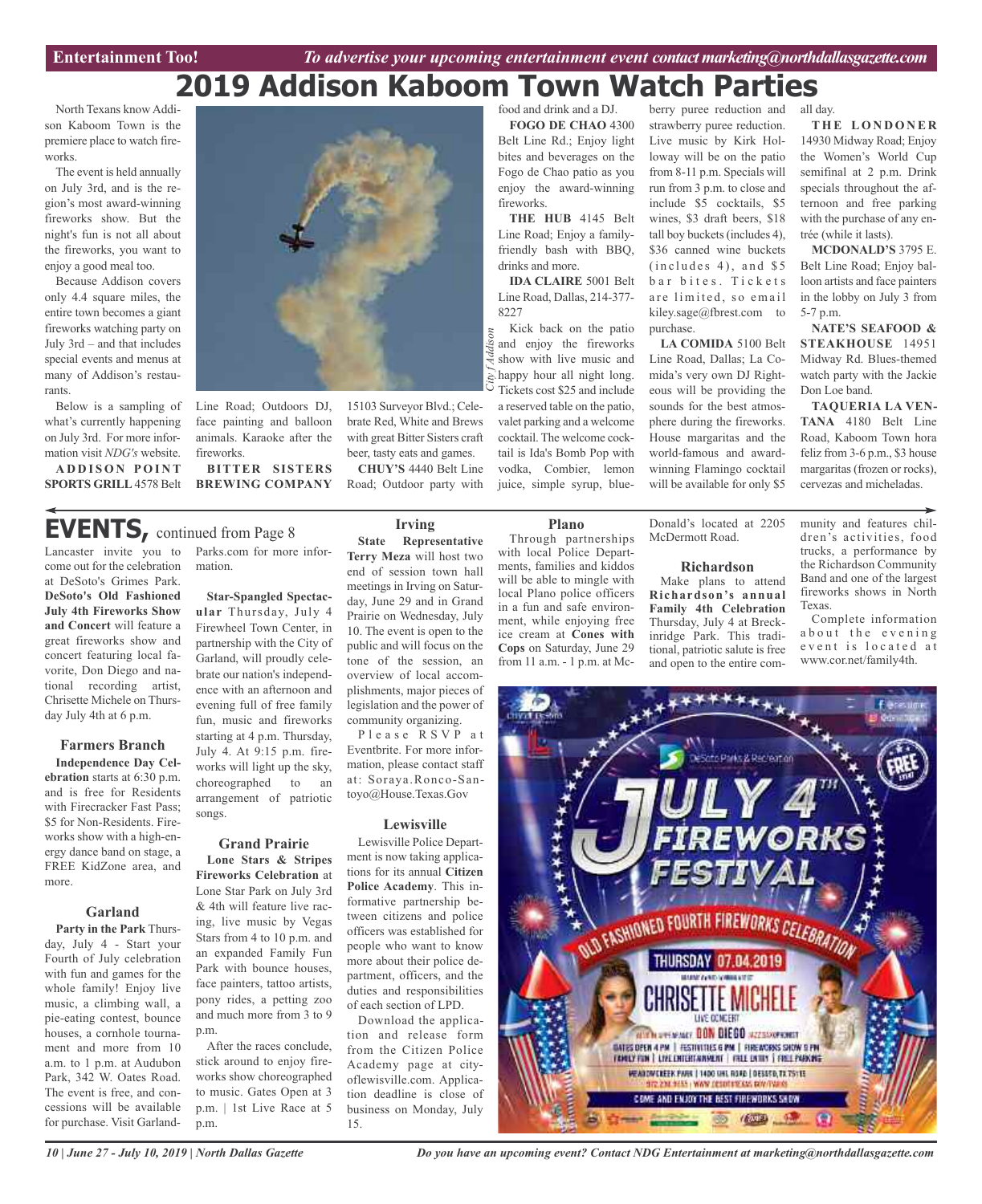# **\$200M in restitution and forgiveness delivers financial justice to consumers harmed by for-profit colleges**

#### By Charlene Crowell

The struggle to eliminate high-cost predatory debt is a daunting one, particularly for Black America. As the access to affordable credit, loans and mortgages seem ever elusive across the country, lying in wait are countless predatory lenders eager to fill the personal finance void.

But in recent days, two unrelated developments awarded consumers more than \$200 million in victories against high-cost private student loans and restitution for triple-digit interest payday loans. Together, the two developments illustrate how freedom from debt burdens can be lifted and erased.

The work of 44 attorneys general in states and the District of Columbia and the Consumer Financial Protection Bureau (CFPB) together secured \$168 million in private student loan relief for former students of the now-defunct ITT Technical

College. In a second development, private legal advocates secured \$39.7 million in restitution and canceled high-cost loans that tried to evade state laws.

Readers may recall that following ITT Tech's closure in 2016, the institution promptly filed for bankruptcy, stranding an estimated 35,000 students enrolled at one of 150 campuses in 38 states. Due to its high cost of enrollment, most students financed their studies by using a combination of federal and private student loans. ITT targeted low-income students for its private label loans known as CUSO. These loans came with fees and interest rates as high as 16.25%.

In response to the closure, the Department of Education forgave federal student loans incurred as part of enrollment. But that action still stuck student borrowers with costly private loans that the schools and lenders pushed to finance promised

educations that rarely were delivered.

Now through intergovernmental cooperation, over 18,000 former ITT Tech students are freed from highcost loans that were prone to default by as much as 90%. Lenders must now cease collections, discharge all debts, and notify the former students that the debts are canceled.

#### **Texas recovers \$13 million for nearly 1,500 students**

Texas Attorney General Ken Paxton, whose share of the national settlement returns \$13 million to 1,430 borrower students spoke to the importance of the settlement.

"Students who attended ITT Tech are burdened with unpayable debts they received while pursuing an honest education," noted AG Paxton. "This college and loan program have failed them tremendously."

A similar reaction came from North Carolina where the settlement will bring \$4.2 million to 412 former ITT Tech students.

"AsAttorney General, it's my job to protect students and ensure they can safely invest in their futures," said North Carolina Attorney General Josh Stein in a news release issued on June 14. "Today's settlement will give these students the debt relief they need for a fresh educational start and a future unhindered by these debts."

By removing the financial burden of these loans, these same consumers will now be able to secure more affordable and lower interest rates as well as higher credit scores. Whenever defaulted loans are added to borrower credit profiles, the resulting credit score is lower and comes with predictable difficult and costly interest for

any new credit application. **The settlement includes wiping out some of the debt entirely**

In the second consumer win, efforts of private legal

**What do babysitters or other caregivers need to know? TaLana:** I make sure advocates like the Virginia Poverty Law Center secured nearly \$39.7 million in restitution and wiped out debts from Think Finance. Once a federal judge approves the negotiated settlement, these monies and others paid by other defendants will be distributed to consumers ensnared in loans that came with an average interest rate of 375%.

For consumers, these predatory rates meant that a \$500 loan could wind up costing more than \$3,000 for unsuspecting borrowers living in California, Florida, North Carolina, and Virginia.

The settlement brings an encouraging end to litigation originally filed in 2016 against the Fort-Worthbased, Think Finance, Inc. It should be noted that

these nonprofit legal advocates' pursuit of financial justice from Think Finance stands in stark contrast to that of the current leadership at the Consumer Financial

Protection Bureau (CFPB) – especially when it comes to payday lending and other forms of high-cost loans.

**Marketplace**

Under CFPB's first director, a lawsuit against Think Finance was originally filed in November 2017 and alleged that the firm was deceiving consumers in 17 states into repaying loans they did not legally owe.

With a change of administration and key personnel, an amended complaint was filed under Acting CFPB Director Mick Mulvaney that significantly altered the affected dates as well as the amounts of monies involved in the alleged violations.

According to a May 2019 Bloomberg Law article, the dates originally cited a 7 year span of time from 2011-2018, were reduced to only two years, 2013-2015. Additionally, the news outlet reported the fees dropped from at least \$325 million to only \$40.2 million in inter-

#### See DEBT, Page 12

# **SICKLE,** continued from Page <sup>4</sup>

ber of misperceptions about the disease. For example, the belief that a baby born with SCD will die before reaching adulthood. As I mentioned in a previous article, this is a myth! The majority of children with SCD live to adulthood, thanks to advances in SCD care. However, the life expectancy of someone with SCD in the US is only between 40 and 60 years,compared to average US life expectancy of 78.8 years.By understanding the truths about SCD, family and friends are in a better posi-

tion to provide meaningful support and be allies.

#### **What tools are most helpful for new parents caring for their child with SCD?**

TaLana:I always carry a notebook with me so I can take notes and keep track of my child's "baseline" and SCD history to see how the disease manifests over time. I have an overnight bag in my trunk that includes a change of clothes and snacks. I carry a thermometer in my purse to take my child's temperature and an incentive spirometer to help

facilitate stronger breathing. I've also joined a group chat with other parents who have children with SCD, and this has been one of my most important tools for connecting with and learning from other parents who share this building your support system.

experience. **Dr. Kevin:** These are great suggestions. I would also encourage parents to connect with their local SCD organization, like an SCDAA local chapter. With a disease like SCD, which is rare in the US and often misunderstood, connecting with others who have similar experiences and challenges is so important for

"Ride-on vehicles have a relatively short shelf life," Scholl said. "If something can be standardized with a hoverboard, then we can make a consistent product for years. One of my most fun experiences was sitting on my living room floor and taking apart a hoverboard

**EPICS,** continued from Page <sup>4</sup>

that drive to explore is what facilitates the learning process," said Susana Lainez, an electrical engineering major.

Currently, EPICS serves 14 organizations with 19 projects. In their first project for Early Wheels, the EPICS teams modified a Power Wheels Wild Thing. A second project currently underway, called Hover Buggy, is incorporating a joystick controller into a hoverboard, a type of powered skateboard.

other caregivers and babysitters know about my child's personal regimens and what to do in case of an emergency. I share important pointers, like to make sure my child is hydrated

and never around smoke, which can increase the risk of Acute Chest Syndrome (ACS), a bout of pneumonia or a serious lung condition due to the sickling of red blood cells, in people with SCD.

with some students."

Students think EPICS provides a different, more immediately relevant way of learning.

"We heard about EPICS from a presentation in linear algebra," said Amy Abraham, an electrical engineering major. "We were inter-

Lastly, I make sure they know how special my child is and all the wonderful qualities she has. I tell them her likes and dislikes, hobbies and interests, and what makes her laugh. Having SCD may be a normal part of my child's life, but I make sure she is not defined by her condition.

**Dr. Kevin:** I agree wholeheartedly. Children with SCD are children first and foremost. While the disease affects them, it certainly does not define them—nor should SCD or any disease define the person who has it. For more information about parenting a child with

ested in the early experience of design because it's totally different to participate in a real-world project."

Early Wheels recruits volunteer groups to assemble the vehicles using the plans provided by the UT Dallas EPICS team. Scholl said students in grades 8-12 at

SCD, check out "A Parents Handbook for Sickle Cell Disease" and the CDC's "5 Facts You Should Know about SCD."

Keep up to date on Pfizer's SCD efforts by visiting the Pfizer website. You can also follow Pfizer on Facebookand Twitter.

*Dr. Kevin Williams is the Chief Medical Officer (CMO) for Pfizer Rare Disease. In this role, he leads a Medical Affairs organization of approximately 150 medical colleagues around the globe supporting Pfizer's efforts and portfolio in Rare Disease.*

Parish Episcopal School in Dallas are using the plans this summer to construct new mobility devices for community service hours while learning about the design process.

"They will use some of the ideas born at UTD," she said.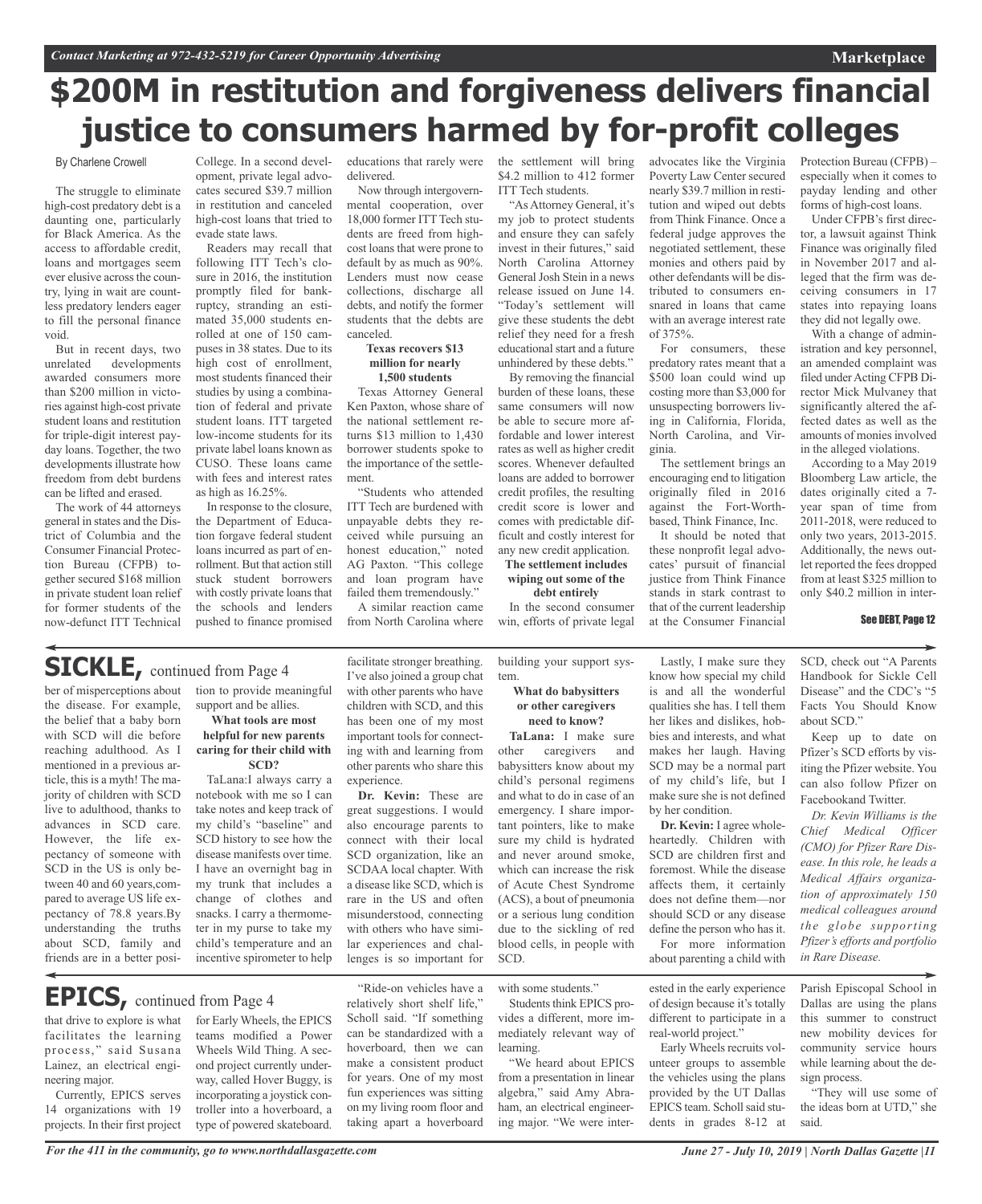#### **Marketplace II** *Contact Marketing at 972-432-5219 for Career Opportunity Advertising*

### **Texas attorney stresses the importance of estate planning in new book**

MCKINNEY—It's a startling statistic. Only 4 in 10 American adults have a will or living trust, according to American Association of Retired Persons (AARP). For Texas estate planning attorney Taylor Willingham, this low number doesn't really come as a surprise. In fact, he says some people's failure to plan for "the end" is simply because they don't want to admit that they will one day die.

"Most people also just don't know it is important or why they need to do it," stated Willingham. "Many people are also just indifferent. It is something you can put off until you can't. It took me three years of being an estate planning attorney to get mine done, and I had two kids."

Other reasons people avoid planning for end of life is because it can be expensive, complicated and requires effort, he added. Willingham, however, warns individuals to not let

these factors stop them from planning for the future. While avoiding the issue may seem harmless, the financial burden and stress it can create for their loved ones is often enormous.

"All you are, are your memories. Your money is not you. True estate planning is to try keep your memories and those you love alive for as long as possible," stressed Willingham. "The best estate planning you can do at this moment is take out your phone. Film yourself leaving a message to your loved ones, and then store it somewhere where they can find it."

Wills and trusts are two very important documents in life estate planning. In his latest book titled,Do I Need a Will or a Trust, the threetime author explains the difference between the two, reasons to create one or the other, the need to protect beneficiaries, how to avoid probate, the importance of keeping your estate off

Google and much more.

According to Willingham, people over the age of 60, or those who have blended families, minor or disabled children or simply have love ones they want to take care of will, benefit from the advice and real-life examples offered in this book. Although Millennials and Generation Z tend to feel invincible and that they have all the time in the world to think about life estate planning, they, too, can learn a thing or two from the book's invaluable content.

"Young people often have large life insurance policies when they pass, leaving millions of dollars to sometimes old friends," explained Willingham. "On one occasion, I had a client leave \$1 million dollars to his ex-girlfriend. The parents were very upset because she was the reason he started using drugs, and she ended up with all his money."

The price of creating a

consumers paid at least \$325 million more than the nearly \$50 million in principal amounts borrowed between

*Charlene Crowell is the Center for Responsible Lending's Communications Deputy Director. She can be reached at Charlene.crowell@responsiblelending.org.*

2011and 2018.

### **DEBT,** continued from Page <sup>11</sup>

est and fees on combined loans totaling \$45.6 million. "The low penalty assessed

to Think Finance follows a recent pattern of the CFPB entering into settlements with companies for alleged abuse of consumers but collecting either no money or low amounts in civil money

penalties and little to no consumer restitution," states the article.

In the May 2019 CFPB settlement, there was no consumer restitution. Instead, Think Finance and each of its six affiliates agreed to pay \$1 each to the CFPB to settle claims that

# **ANDERSON,** continued from Page <sup>2</sup>

nouncement to the NEA family. "The pursuit of education equity and excellence has always been my greatest passion and I am committed to building on NEA's strategic vision through collaborative partnerships with our leaders, staff, affiliates, and our many allies. Together, we'll strengthen our culture of organizing and our commitment to be an active steward of our civic and democratic norms. We'll tap into our members' expertise to drive support for all 3 million members with their professional practice and to elevate our professions."

Anderson, in particular, highlighted the organization's new initiatives in racial justice that she helped to

launch in 2015. "I share a strong personal commitment—and so much pride in NEA's efforts to confront racism in public education. If we don't achieve racial justice in our schools, we cannot expect to achieve it in our society. It begins with us." John Stocks, the current Executive Director of NEA and the 11th person to hold that position, will step into a new role as a senior advisor to the organization focused building the resources to defend our Democracy and create victories for students and working families in the 2020 elections.

"NEA is more than a membership organization," said Anderson. "NEA has been the greatest champion of public education that American has ever known. And I also believe that NEA, through the passion, knowledge, and organizing of its members, is one of the most critical institutions to the maintenance of our democracy. Together, we will create a future fueled by our members, worthy of our students, and essential to the nation."

will or trust runs the gamut, costing anywhere from \$200 to \$20,000. The Texas attorney says it's important for people to set a budget and know that they can generally get everything they need for \$2,000 by a good estate planning attorney.

"If someone called me and said, 'I have \$1,200. Would you do all my documents for that price?' Most attorneys would probably agree to do it for that price," stated Willingham.

But doing nothing at all, he warns, should never be an option. Failure to do estate planning can not only take a financial and emotional toll on loved ones left to sort out the deceased's belongings, it will also subject the distribution of the individual's estate to the laws established by their state legislature.

"Many of these laws were established 100 of years ago," Willingham said. "Times have changed. Property has changed. Families have changed. Don't be a fool, and put your property in the hands of your state legislature."

To learn more helpful advice regarding life estate planning, readers can purchase Willingham's *Do I Need a Will or a Trust* on Amazon. The book is available on Kindle and paperback.

**Newspaper Notification for Change of Name** I **LAKHVINDER SINGH**, son of **PREETAMSINGH CHETSINGH**, holder of Indian Passport No. **K6744250** issued at **Mumbai** on **Sep 05, 2012**, permanent resident of, **India** and presently residing at **1401 W CAMPBELL RD, GARLAND 75044, USA** do hereby change my name from **LAKHVINDERSINGH PREETAMSINGH** to

**LAKHVINDER SINGH**, with immediate effect.

We are currently accepting Small Business Enterprise subcontracting bids for Major Capital Improvement Program No. 48011 Camp Wisdom Road from 2500 feet West of Carrier Parkway to FM 1382. For Dallas County. If you would like more information please Email gbrown@tiseopaving.com, or call Grant Brown at (972) 289-0723. Equal Opportunity Employer



| Game # | Game Name / Odds                                            | s           | <b>Official</b><br><b>Close of</b><br>Game | End<br>Validations<br>Date |
|--------|-------------------------------------------------------------|-------------|--------------------------------------------|----------------------------|
| 2100   | <b>Million Dollar Loteria</b><br>Overall Odds are 1 in 3.31 | <b>\$20</b> | 7/5/19                                     | 1/1/20                     |
| 2059   | 777<br>Overall Odds are 1 in 3.94                           | S10         | 7/20/19                                    | 1/16/20                    |
| 2130   | Find The 9s<br>Overall Odds are 1 in 4.68                   | \$1         | 8/28/19                                    | 2/24/20                    |
| 2121   | Lady Luck<br>Overall Odds are 1 in 4.10                     | \$5         | 8/28/19                                    | 2/24/20                    |
| 2017   | <b>Bonus Break The Bank</b><br>Overall Odds are 1 in 3.53   | \$5         | 8/28/19                                    | 2/24/20                    |
| 2103   | <b>Cash Blast</b><br>Overall Odds are 1 in 6.39             | S10         | 8/28/19                                    | 2/24/20                    |

*12 | June 27 - July 10, 2019 | North Dallas Gazette*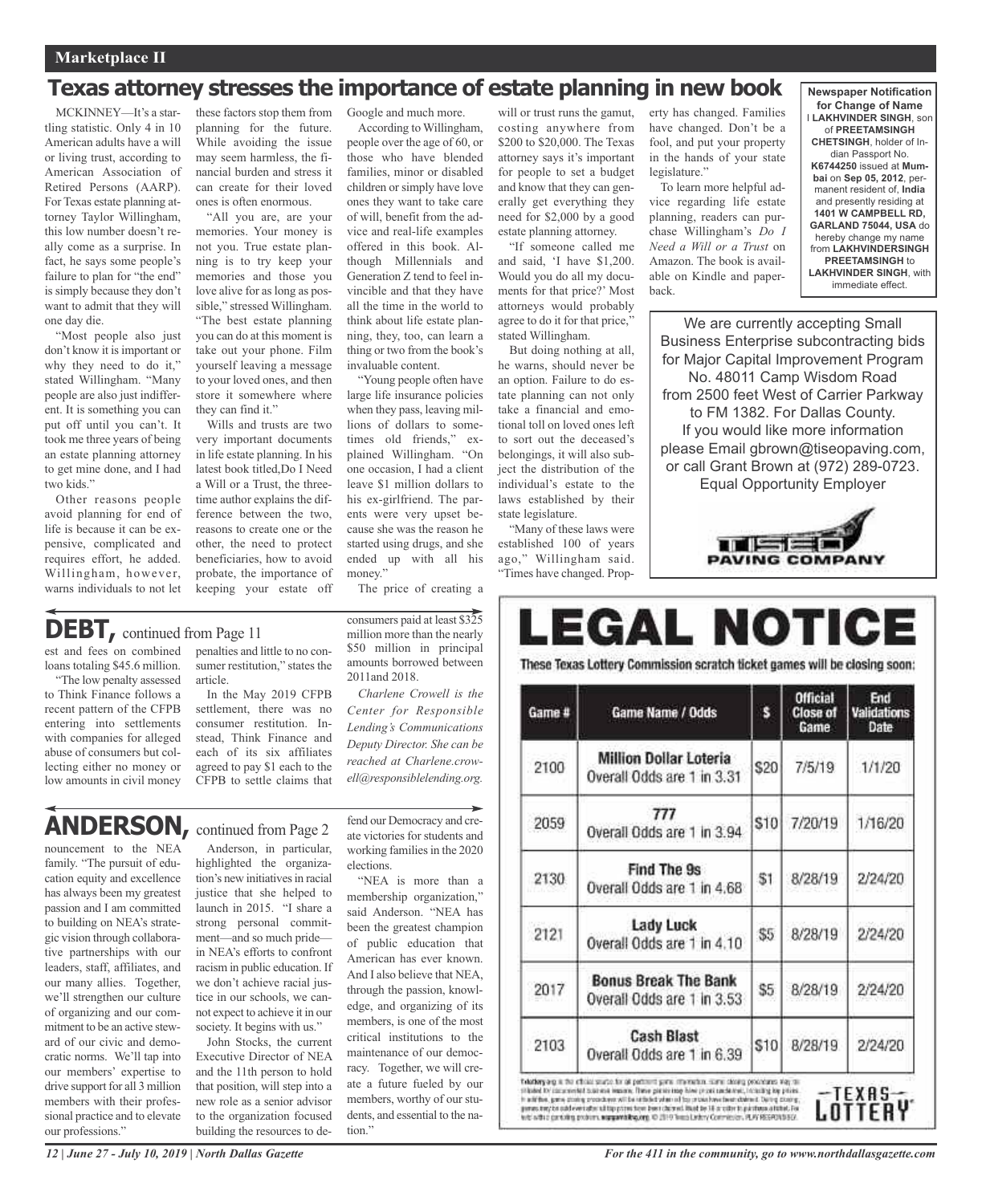# **Upcoming DFW area job fairs**

#### **Now until July 3 Raising Canes is hiring**

Interviews will be scheduled through July 3 at the Best Western Granbury Inn & Suites located at 1517 Plaza Drive N. Interested crewmember candidates are encouraged to apply online at RaisingCanesJobs.com (search for Granbury) or stop by the hiring center Monday through Friday between 9 a.m. and 6 p.m. or Saturday between 10 a.m. and 6 p.m.

#### **Ongoing Census Bureau**

The Census Bureau conducts continuous surveys to supply the nation with important statistics on people, places and our economy. Local field workers know their communities best, and are instrumental in conducting surveys with residents on a variety of topics. Visit census.gov to apply.

#### **Every Monday thru July 22 Pegasus fairs**

Pegasus Personnel has so many jobs available they are holding a job fair every Monday from 9 a.m. to 2 p.m. Applicants are invited to visit their office or call 972-252-8808 for more info. Their office is located at 4441 West Airport Freeway Suite 225, Irving, Texas 75062.

#### **June 29 Panda Express hiring event**

Panda Express is hosting an interview day on Saturday, June 29. The location to visit with your resume is 3133 WAirport Fwy, Irving from 11 a.m. to 4:30 p.m. You are in charge of the operation of a single store. From the hiring, managing and directing of associates to achieving financial goals and ensuring the delivery of exceptional guest experiences, it's up to you to make your store a success.

**July 11 Nurses Needed** Kindred Hospitals are



hosting a National RN Hiring Event at every location across the US.

It is scheduled for Thursday, July 11 from 10 a.m. – 8 p.m. to speak directly with an experienced nurse in our specialized care setting, tour the facility and interview on the spot. Learn what it means to be a Kindred nurse at 8050 Meadow Road in Dallas.

#### **July 18 DISD Job Fair**

The Dallas Independent School District is hosting a districtwide Teacher Job Fair on Thursday, July 18, 2019 at Emmett J. Conrad High School 7502 Fair Oaks Avenue from 4 p.m. to 6 p.m. If you are interested

in gaining a teaching position for the 2019-2020 school year, Dallas ISD encourages you to attend. Come and experience the opportunity to interview with campus principals and leaders.

**Sept. 19 UD Job Fair** The University of Dallas Job & Internship Fair

hosted by the Office of Personal Career Development is scheduled for Sept. 19. Students and alumni from

### **Paid Internship opportunity for writers, college students in the Dallas Area**

The *North Dallas Gazette* has an internship

position available. The goal is to provide students and aspiring writers an opportunity to gain published clips, experience and professional feedback. The position is for up



to 20 hours a week at \$8.00 per hour. Applicants must have reliable transportation.

**Send resume and writing samples to: businessoffice@northdallasgazette.com**

# NDG seeks Intern Video Producer

The North Dallas Gazette is a community-driven newspaper with a digital presence socking a new<br>Video/Audio Producer latins for our new video platform and in assist with the growth of our media company florings quality video production.

The Producer will be responsible for recording, editing and preparing final draft of our video content in our<br>in-house stadio. The producer will record and broadciat sta Facchiole worldy shows. Afterwards using Final Pro Cor and other related tools, the horage will he finalized and uploaded to our YouTube channel.

The radii cardidate will have the following skills;

· Experience using video and and/o production and post production industries and software for live streaming and final YouTube videos.

- Experience using digital content settware
- Basic graphic design expensive
- Unite content hased upon agreed criteria
- . Understand how to use various social media platfinges for live video events.
- · Good time and project management skills · Attention to detail as it relates to spelling and
- · Provide regular states updates to stakeholders and minarument

The work will be completed at our studio located at Regal Row & Stemmons with a<br>schedule of up to 15 hours a week. Pay rate is \$12-15 per hoor.

Resumes must be sent to ngarcia@northdallasgazette.com to be considered.



*For the 411 in the community, go to www.northdallasgazette.com*



the undergraduate and graduate programs will be in attendance.

These candidates will be seeking internship, parttime, and full-time opportunities that will provide professional industry experi-

ence.

If you are an employer and would like to be invited to the next job fair held by the University of Dallas, email Christina Nguyen at mnguyen1@udallas.edu.



### **TISEO PAVING COMPANY**

419 E. Hwy. 80, Mesquite, TX 75150 Tel: (972) 289-0723 Fax (972) 216-5637 www.tiseopaving.com

Performing Concrete Street Paving in the Metroplex Area We Accept Subcontracting Bids For All Public Works Projects in the Dallas Area. We Are Accepting Applications for Concrete Mixer Drivers and Heavy Equipment Mechanics

**Equal Opportunity Employer** 

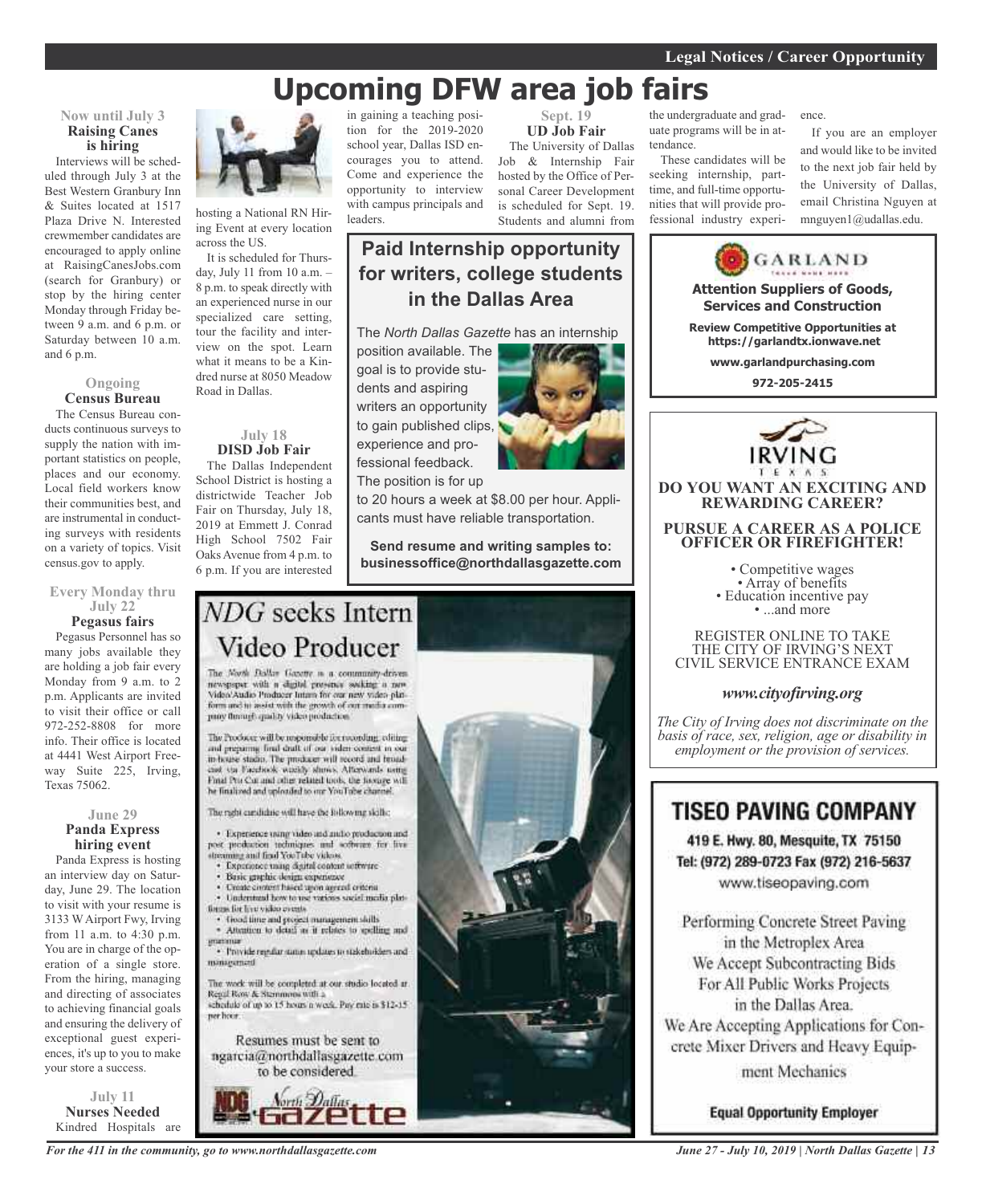#### **Church Happenings**

#### **BETHEL BIBLE FELLOWSHIP, CARROLLTON (A NEW PLACE TO BELONG)**

*NOTICE: New You, Pastor Woodson serves the community by providing "Professional Therapy and Counseling Services" on a "Sliding Fee" scale. To schedule an appointment call the Pastoral Counseling Center at 972-526-4525 or email the church at www. b e t h e l b i b l e f e lloswhip.org*

#### **June 30, 9:45 am**

Please join us in our quiet time, "Prayer and Meditation" followed by Morning Worship. You will be blessed and inspired as we celebrate service to God, our community and all mankind.

#### **July 3, 7 pm**

You are invited to join us for Wednesday's Prayer and Bible Study Class with Senior Pastor Woodson, Pastor Larry Gardner, Pastor Bernadette and others as we study a new book by Dr. Henry Cloud, Never Go Back, to things that didn't work the first time, with

*Church*

*Happenings*

*is a weekly*

*calendar of*

*religious*

*services*

*produced by the*

*North Dallas*

*Gazette.*

*To make*

*additions or*

*corrections to*

*the calendar,*

*contact:*

*religion@ north-*

*dallasgazette.com*

supporting chapters and verses. Spiritual maturity is God's desire for you; it's Time to Grow in the Word of God.

Dr. Terrance Woodson, Senior Pastor 1944 E. Hebron Parkway Carrollton, TX 75007 972-492-4300 www.bethelbiblefellowship.org  $\mathcal{L}_\text{max}$  and  $\mathcal{L}_\text{max}$  and  $\mathcal{L}_\text{max}$ 

#### **FELLOWSHIP CHRISTIAN CENTER CHURCH IN ALLEN "THE SHIP" We are Saving You a Seat!**

**June 30, 9:45 am** You are invited to join us in our Sunday Morning Services as we praise and worship God in the Joycie Turner Fellowship Hall, followed by our Worship Services; and bring someone with you, you will be blessed. It's for God's glory and honor.

#### **July 3**

Join us in our Wednesday's 12 Noon-Day Live, Prayer and Bible Study class and/or our Wednesday

Night Live, Prayer and Bible Study at 7 p.m. to learn more about God's Word. Be encouraged by God's plan for your maturity and His glory; and most of all; be prepared to grow.

Dr. W. L. Stafford, Sr., Ed. D. Senior Pastor 2450 K Avenue #300 Plano, TX 75074 972-379-3287 www.theship3c.org www.visitF3c.org  $\mathcal{L}_\text{max}$  and  $\mathcal{L}_\text{max}$  and  $\mathcal{L}_\text{max}$ 

#### **INSPIRING BODY OF CHRIST CHURCH, Let's Go Fishing! MATTHEW 4:19**

#### **June 28, 8 p.m.**

All men are invited to Men's Ministry meeting each Friday night at 8 pm, (IBOC promotes proactive male leadership.)



### **Cemetary Space Broker will make you offer on your cemetery plot**



• Inherited plot and can't sell it? • Bought plot years ago and your plans have changed? • Singles space or Side by Side spaces is okay. We will make you a "cash offer" on your cemetery plot today! If you get voice mail-leave message phone number and information on cemetery space. We will get back to you

> **Call Us Today!!!!!!!! 972.432.5219**

#### **June 30, 10 a.m.**

Please join us for our Morning Service; and don't forget to invite family and friends to join us as we celebrate our Lord and Savior, Jesus Christ.

#### **July 1, 7 p.m.**

You are invited to Monday School to see what God has to say to us in His Holy Word.

Pastor Rickie Rush 7701 S Westmoreland Road Dallas, TX 75237 972-372-4262 www.Ibocchurch.org

 $\mathcal{L}$  , and the set of the set of the set of the set of the set of the set of the set of the set of the set of the set of the set of the set of the set of the set of the set of the set of the set of the set of the set

**MT. OLIVE CHURCH OF PLANO (MOCOP) Making God's Word R.E.A.L. to His People.**

Our mission at MOCOP is to make the Word of God

R.E.A.L. (Relevant, Engaging, Authentic, Life-Changing)

#### **June 30, 10 a.m.**

Join us for Morning Worship Service as we praise and worship God for His Honor and His glory. Don't forget to comeback at 7 p.m. for our Brazilian Church.

#### **July 3, 7 pm**

You're invited to our Wednesday's Bible Study class; you will learn what God has to say to us. Come to be encouraged by God's plan for your spiritual growth and His glory.

Dr. Sam Fenceroy, PhD Senior Pastor and Pastor Gloria Fenceroy 300 Chisholm Place Plano, TX 75075 972-633-5511

www.mocop.org

#### **SHILOH MBC IN PLANO (WHERE COMMUNITY BECOMES FAMILY)**

 $\overline{\phantom{a}}$  , and the set of the set of the set of the set of the set of the set of the set of the set of the set of the set of the set of the set of the set of the set of the set of the set of the set of the set of the s

#### **June 30, 8 and 11 am**

You are invited to our Worship Services as we honor God for His goodness and faithfulness.

#### **July 3, 7 pm**

You're invited to our Wednesday's Bible Study class; you will learn what God has to say to us. Come and be encouraged by God's plan for your spiritual growth and His glory.

Dr. Isaiah Joshua, Jr. Senior Pastor 920 E. 14th Street Plano, TX 75074 972-423-6695 www.smbcplano.org

NDG now has a "Special Advertising Package" for churches and non-profit organizations that need to let the community know about your Special Event.

#### Opportunity You Can Measure...

#### **Church Events**

- Church Anniversary
- Pastor's Anniversary
- Women's Day
- Men's Day

#### **Non-Profit Org. Events**

• Fundraisers

- (Concerts)
- Special Events
- (Personal or Community)

### Special Rate \$199

(Black & White, per insertion) Ad size - 4.905"x 6"(Quarter Page, B&W) (NOTE: Color Ad \$75 extra per inserion) Production disclaimer - NDG ad meake-ready is not included in promotion. Layout/production of "copy ready"ad will be a nominal extra cost. E-mail ad copy to: Marketing@NorthDallasGazette.com or call our Marketing Department today! 972-432-5219



*14 | June 27 - July 10, 2019 | North Dallas Gazette*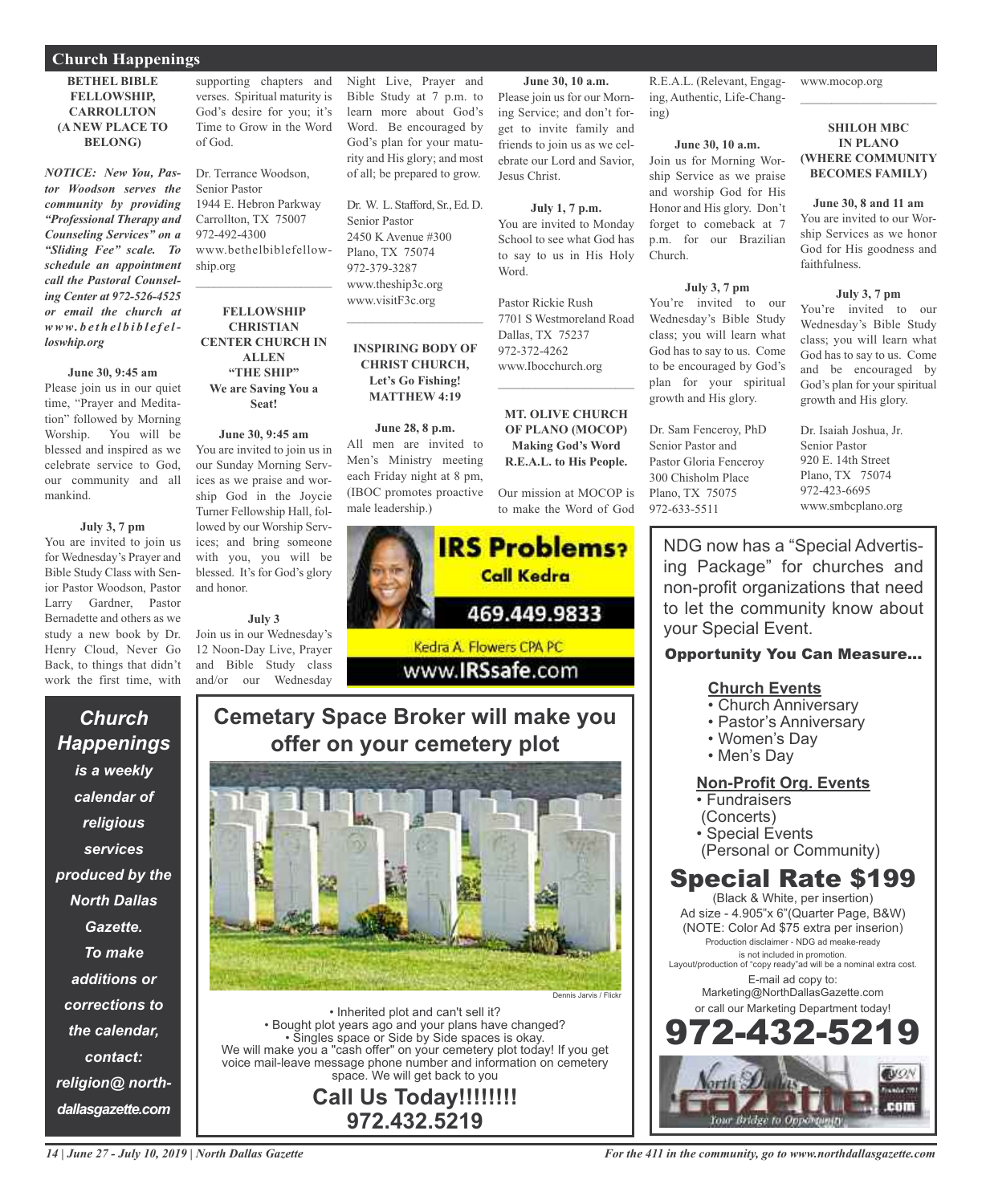# **The eternal sales call**



*Send email to: businessoffice@ northdallasgazette.com to sign up for Sister Tarpley's weekly electronic newsletter.*

*"That if you confess with your mouth, 'Jesus is Lord,' and believe in your heart that God raised him from the dead, you will be saved."* **Romans 10:9.**

The story is told of a man named Bill, receiving a phone call from a technology CEO. It was their second conversation. Bill began receiving a daily devotional a few weeks earlier, compliments of his motherin-law. Each day he read the daily message and found that it really helped him.

The CEO felt that his technology product might

have some application to Bill's ministry. Bill was asked about how he had started getting the devotional. As he told his story, Bill could tell the CEO probably did not know the Lord personally. So, he inquired further with a few more leading questions.<br>Gradually the C

the CEO changed the subject to his product. They discussed the product for twenty minutes or so. As the CEO was about to conclude their conversation Bill asked, "Could we go back to our original conversation? Tell me more about your spiritual journey and where you feel you are?

The CEO told of his background in which he was raised in a particular Christian tradition. Bill shared how Christ came not to give us a religion but to have a personal relationship with



*Some Jubilee of Cultures Board Members, (Left to Right): Top row, First Lady Phylis Stromile, Rowena Watters, Richard Smith, Horace Blake. Front row, Sister Tarpley and AnaLaura Gamborino, President*

#### us.

Eventually, Bill asked, "What do you think keeps you from making such a commitment?" "Well, quite frankly the CEO said, I am a controller. I feel that I can't let go of control. I fear what might happen." Bill

appreciated the CEO's honesty.

They discussed this at length and Bill helped the CEO understand that every person has a control issue to overcome. However, Christ requires us to have faith in Him and give con-

trol to Him in order for Him to give us a real life. It is the great paradox of faith in Christ.

Bill said to the CEO, "So, now that we have dealt with that issue, is there any reason you would not be prepared to make that commit-<br>ment to Christ?" "Well. ment to Christ?" said the CEO, now that you put it that way, no, I guess there isn't," he responded.

Bill prayed with the CEO over the phone to invite Jesus to be Lord over his life, not just his Savior. What the CEO intended to be a typical sales call became a call for eternity.

Perhaps there will be an opportunity today to see your work as an opportunity to share the love of Christ with someone who is waiting to receive salvation through Him. Talk to God, if you do

clothing store and then the simplicity of life ended in a this; tell Him that sometimes you wonder why in the world you go through the things you do. Ask Him what lesson is it that you are supposed to learn? Rejoice in the times that God allowed you to have "faith experiences"--times that have tested and strengthened your faith in Him.

Trust that faith experiences are usually not easy, but they end up being a blessing in disguise. Ask God to hold you up and keep you from stumbling. Ask God to continue to bless you so that you may be a blessing to others and to Him.

Ask God to work through you so that your faith experiences will be a testimony to help others who need a special touch. Tell God that you love Him in the name of Jesus.

#### you choose my supper for We went to the men's **Whatever Happened to the Simple Things in Life?**

By Dr. James L. Snyder

I'm not a very complicated person. I like simple things; things nice and easy.

On the other side, the Gracious Mistress of the Parsonage is very complicated. Just when I have everything figured out, I find another side of herthatI did not know was there.

I am very simple minded when it comes to going out to eat.

My wife is not quite like that. Ordering her supper is

quite a complicated thing. It takes several minutes to go through the menu and then several minutes to think about what she wants to eat.

Me, I tell the waitress, "I'll have a cheeseburger, French fries and a Diet Coke." And that's that.

"You had that," my wife will say, "yesterday. Why don't you pick something different for tonight?"

I remember one time I made a drastic mistake which I will never repeat. I said to my wife, "Okay, why don't

Pastar Rickle G. Bush.

761 S. Westmoothed Hd.

**Lullas TX 75297**<br>072.679.1262(ILOC)

**STATISTICS** 

North Dallas Gazette takes a moment to reflect on the past with **Historical Perspectives from Sister Tarpley** Hear what it was like growing up in <sup>a</sup> very different Dallas when Booker T. Washington was <sup>a</sup> black school. Sister Tarpley graduated frm there and went on to college and later became <sup>a</sup> city councilmember in Carrollton.

tonight?" I have not made that mistake ever again. However, she often asks me, "Would

you like me to choose your supper for tonight?" Once I had to buy some new shirts along with some new ties. For some reason I went shopping by myself, which in itself is good.

When I came home that night from my shopping spree, my wife looked at all the shirts I bought.

"You bought these shirts?" She looked at the shirts and then at me with both hands on her hips and said, "These shirts are the same shirts you have in your closet. Why didn't you get something different?"

The next time my wife took me shopping. It was the





crash. My wife spent all af-

See SIMPLE, Page 16



*For the 411 in the community, go to www.northdallasgazette.com*

.<br>Monder Schud Tym & Mary le ellunghey Eraba sy

**Look for NDGTV at NorthDallasGazette.com**

Inspiring Body / Christ ≘o∝

*June 27 - July 10, 2019 | North Dallas Gazette | 15*

www.smbcplano.org